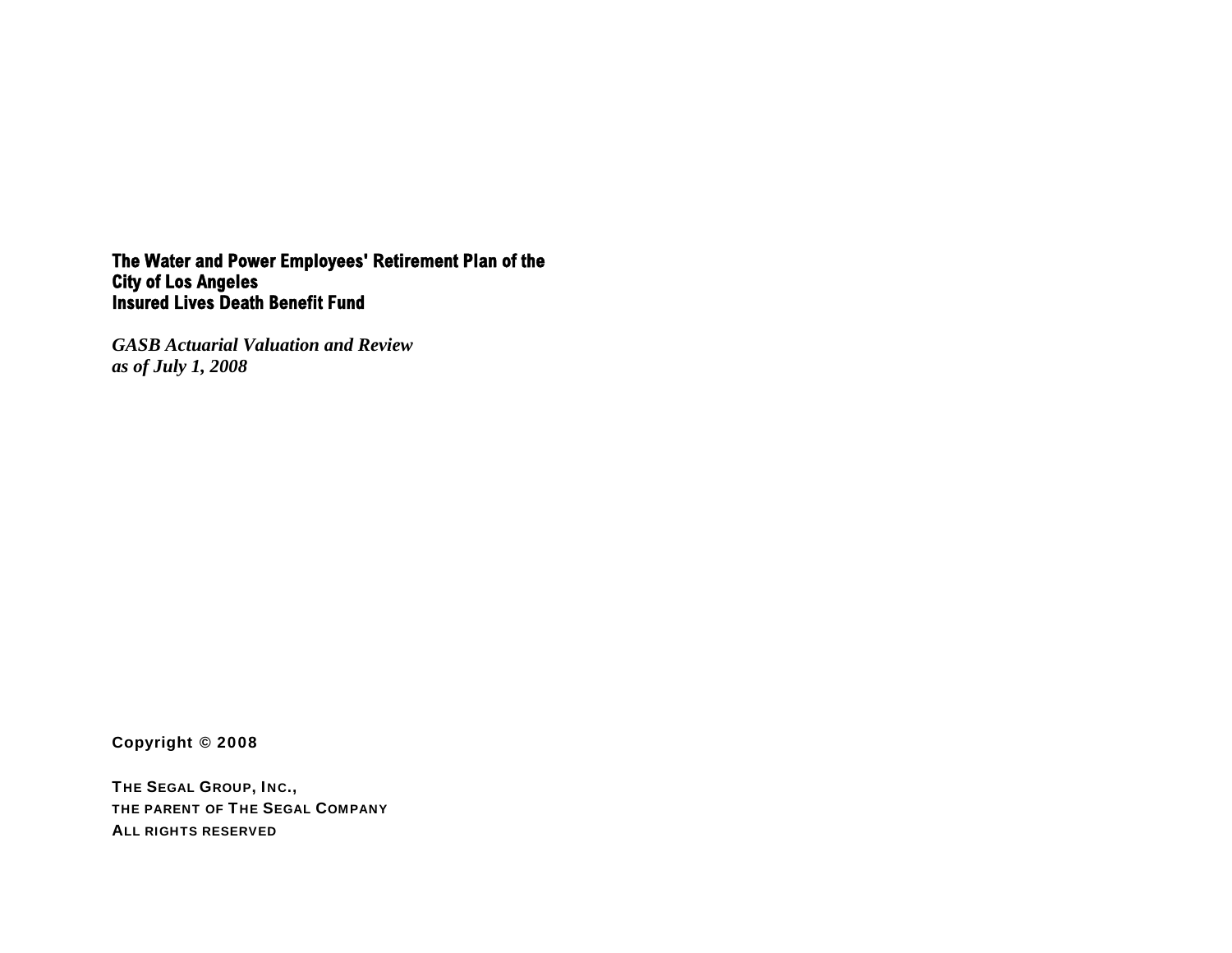

*December 2, 2008* 

*Board of Administration The Water and Power Employees' Retirement Plan of the City of Los Angeles 111 North Hope Street, Room 357 Los Angeles, California 90012* 

*Dear Board Members:* 

*We are pleased to submit this Actuarial Valuation and Review of the Insured Lives Death Benefit Fund as of July 1, 2008. It summarizes the actuarial data used in the valuation and establishes the Governmental Accounting Standards Board (GASB) reporting requirements for fiscal 2008-2009.* 

*The census and financial information on which our calculations were based was prepared by the Retirement Office. That assistance is gratefully acknowledged. The actuarial calculations were completed under the supervision of John Monroe, ASA, MAAA, Enrolled Actuary.* 

*This actuarial valuation has been completed in accordance with generally accepted actuarial principles and practices. To the best of our knowledge, the information supplied in this actuarial valuation is complete and accurate. Further, in our opinion, the assumptions as approved by the Board are reasonably related to the experience of and the expectations for the Fund.* 

We are members of the American Academy of Actuaries and we meet the Qualification Standards of the American Academy of *Actuaries to render the actuarial opinion herein.* 

*We look forward to reviewing this report at your next meeting and to answering any questions.* 

*Sincerely,* 

*THE SEGAL COMPANY* 

Juil Crylo

*By: \_\_\_\_\_\_\_\_\_\_\_\_\_\_\_\_\_\_\_\_\_\_\_\_\_\_\_\_ \_\_\_\_\_\_\_\_\_\_\_\_\_\_\_\_\_\_\_\_\_\_\_\_\_\_\_\_* 

*Paul Angelo, FSA, MAAA, EA John Monroe, ASA, MAAA, EA* 

*CZI/kek*

John Monroe

*Senior Vice President and Actuary Vice President and Associate Actuary* 

**Benefits, Compensation and HR Consulting** ATLANTA BOSTON CALGARY CHICAGO CLEVELAND DENVER HARTFORD HOUSTON LOS ANGELES MINNEAPOLIS NEW ORLEANS NEW YORK PHILADELPHIA PHOENIX PRINCETON RALEIGH SAN FRANCISCO TORONTO WASHINGTON, DC



**Multinational Group of Actuaries and Consultants** BARCELONA BRUSSELS DUBLIN GENEVA HAMBURG JOHANNESBURG LONDON MELBOURNE MEXICO CITY OSLO PARIS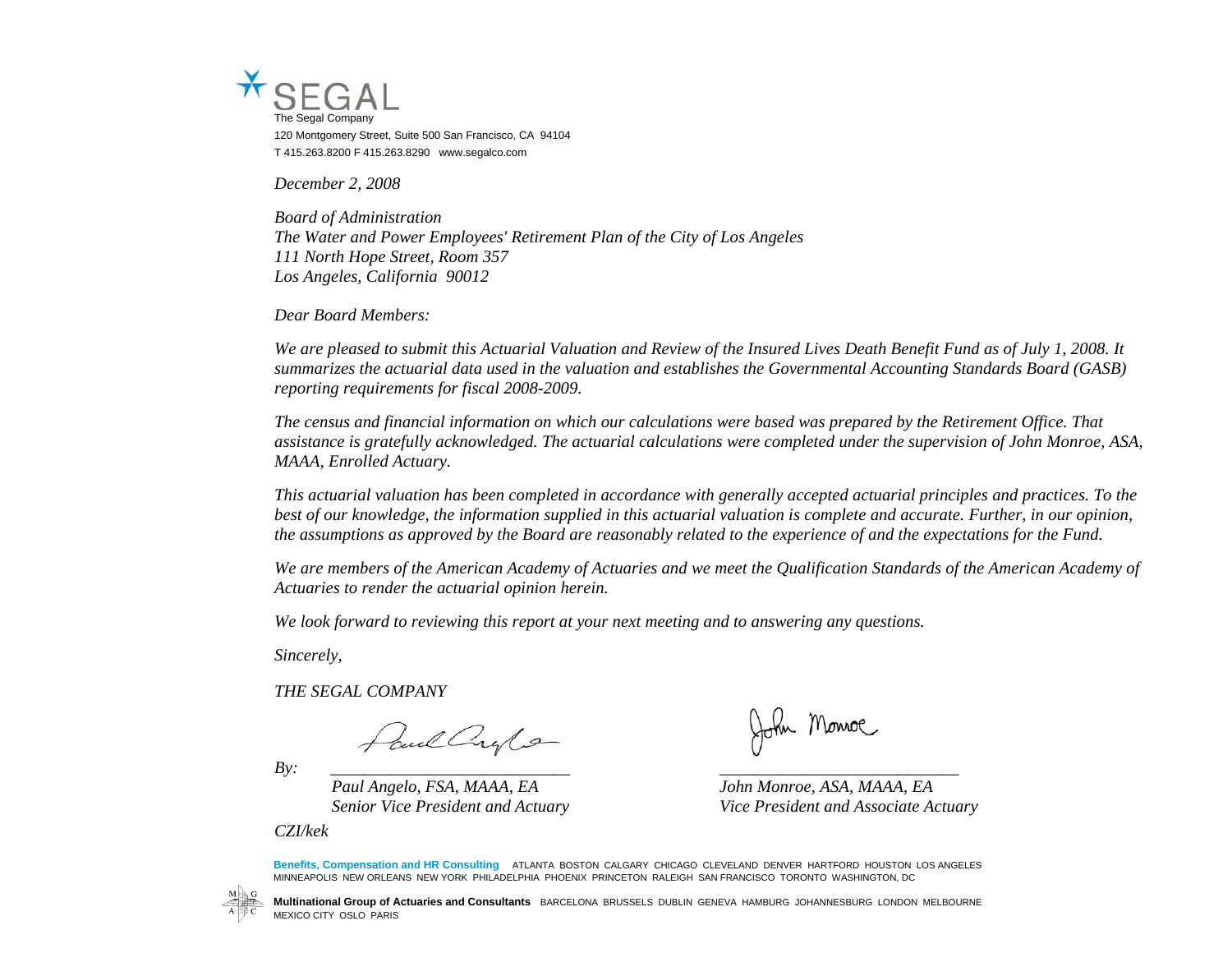#### **VALUATION SUMMARY**

| <b>Significant Issues in Valuation</b> |  |
|----------------------------------------|--|
|                                        |  |
| <b>Summary of Key Valuation</b>        |  |
|                                        |  |

# **SECTION 1** SECTION 2 SECTION 3

# **SUPPLEMENTAL INFORMATION REPORTING INFORMATION**  EXHIBIT ATable of Plan Coverage................1 EXHIBIT B Members in Active Service as of June 30, 2008 By Age, Years of Service, and Average Compensation ..............................2 EXHIBIT C Table of Financial Information ....3 EXHIBIT DDevelopment of the Fund Through June 30, 2008 ................4 EXHIBIT E Definitions of Pension Terms.......5

| Information Required by the                |
|--------------------------------------------|
| <b>EXHIBIT I</b>                           |
| <b>Summary of Actuarial Valuation</b>      |
|                                            |
| EXHIBIT II<br><b>Table of Amortization</b> |
|                                            |
| EXHIBIT III                                |
| <b>Supplementary Information</b>           |
| Required by the GASB -                     |
| Schedule of Employer                       |
|                                            |
| <b>EXHIBIT IV</b>                          |
| <b>Supplementary Information</b>           |
| Required by the GASB -                     |
| Schedule of Funding Progress12             |
| <b>EXHIBIT V</b>                           |
| Supplementary Information                  |
| Required by the GASB 13                    |
| <b>EXHIBIT VI</b>                          |
| Development of the Net Pension             |
| Obligation and the Annual                  |
| Pension Cost Pursuant to GASB              |
| 27                                         |
| <b>EXHIBIT VII</b>                         |
| <b>Actuarial Assumptions and</b>           |
| Actuarial Cost Method15                    |
| EXHIBIT VIII                               |
| Summary of Plan Provisions19               |
|                                            |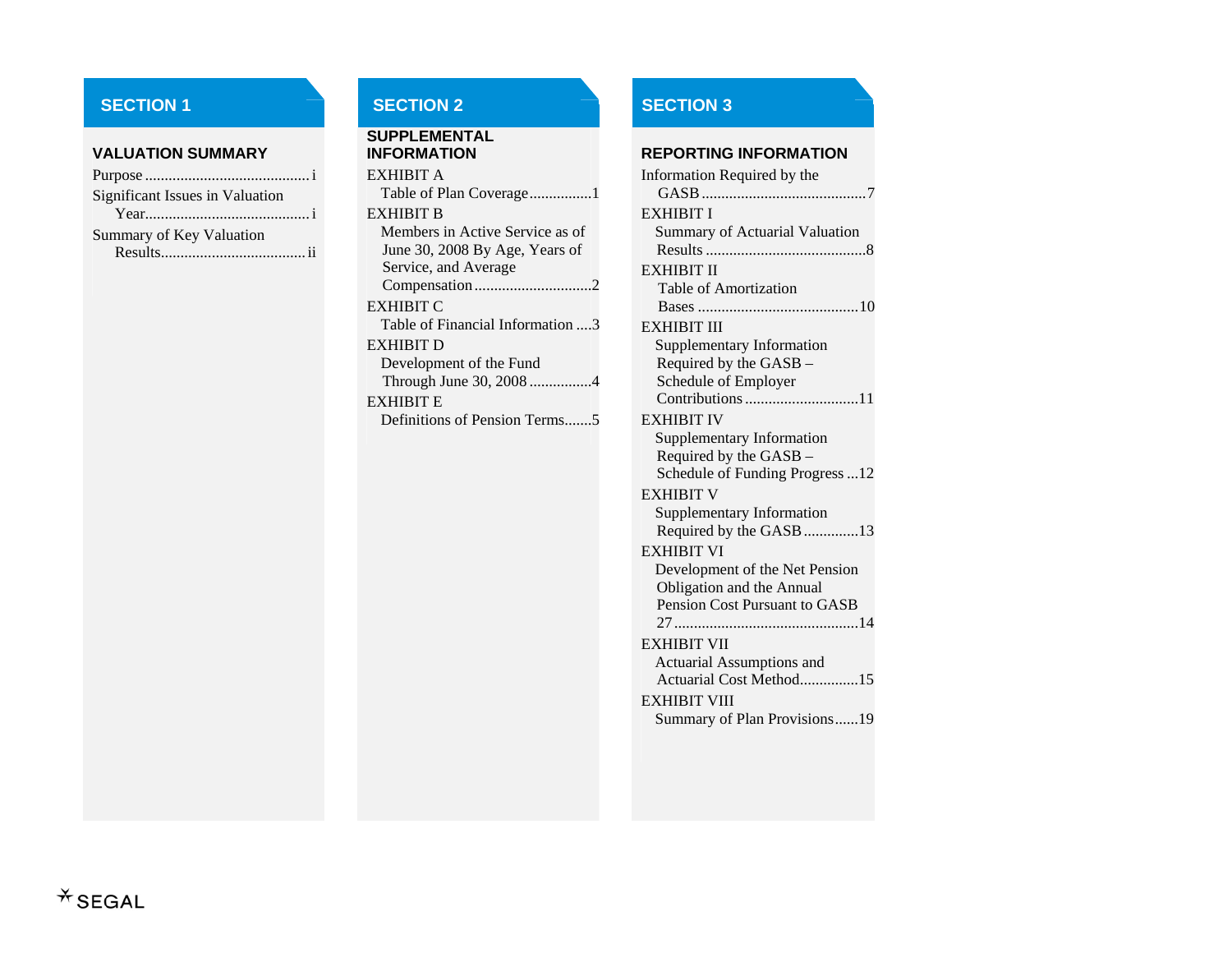# **Purpose**

|             | This report has been prepared by The Segal Company to present a valuation of the Insured Lives Death Benefit Fund of The<br>Water and Power Employees' Retirement Plan of the City of Los Angeles as of July 1, 2008. The principal purpose of this<br>report is to document the calculation of various information required by the Governmental Accounting Standards Board<br>(GASB). The results presented in this report are based on:     |
|-------------|-----------------------------------------------------------------------------------------------------------------------------------------------------------------------------------------------------------------------------------------------------------------------------------------------------------------------------------------------------------------------------------------------------------------------------------------------|
|             | The benefit provisions of the Insured Lives Death Benefit Fund, as administered by the Board;<br>≻                                                                                                                                                                                                                                                                                                                                            |
|             | The characteristics of covered active members, inactive vested members, retired and disabled members as of March 31,<br>➤<br>2008, provided by the Retirement Office;                                                                                                                                                                                                                                                                         |
|             | The assets of the Fund as of June 30, 2008, provided by the Retirement Office;<br>≻                                                                                                                                                                                                                                                                                                                                                           |
|             | Economic assumptions regarding future salary increases and investment earnings; and<br>⋗                                                                                                                                                                                                                                                                                                                                                      |
|             | Other actuarial assumptions, regarding employee terminations, retirement, death, etc.                                                                                                                                                                                                                                                                                                                                                         |
|             | <b>Significant Issues in Valuation Year</b>                                                                                                                                                                                                                                                                                                                                                                                                   |
| Ref: Pg. 4  | The net assets allocated to the Insured Lives Death Benefit Fund for Noncontributing Members earned a return of 0.20%<br>➤<br>for the July 1, 2007 to June 30, 2008 plan year. This resulted in an actuarial loss of \$270,095 when measured against the<br>assumed rate of return of 5.00%; however, this actuarial loss caused only a marginal increase in the Fund's Annual<br>Required Contribution (ARC).                                |
| Ref: Pg. 8  | The Fund's actuarial accrued liability is \$94,445,113. Fund assets are \$4,732,078 and therefore the unfunded actuarial<br>➤<br>accrued liability (UAAL) is \$89,713,035.                                                                                                                                                                                                                                                                    |
| Ref: Pg. 9  | The components of the ARC for the 2008-2009 plan year are the Fund's normal cost, \$1,298,221; the total of the 15-year<br>➤<br>UAAL amortization layers, which is \$8,539,838; and interest on each of the above for one-half year (2.5%). The total ARC<br>for the 2008-2009 plan year is \$10,084,010.                                                                                                                                     |
| Ref: Pg. 14 | The 2008-2009 Annual Pension Cost is \$9,846,797, which is 1.39% of the projected covered payroll of \$708,731,840. The<br>➤<br>expected Department contributions for 2008-2009, reflecting the recommended increase in contribution rate from \$1.30<br>per \$100 of retirement benefit to \$1.60 per \$100 of retirement benefit, are \$4,426,284. The Annual Pension Cost exceeds<br>the expected Department contributions by \$5,420,513. |
|             | The actuarial valuation report as of July 1, 2008 is based on financial information as of that date. Changes in the value of<br>➤<br>assets subsequent to that date, to the extent they exist, are not reflected. Declines in asset values will increase the actuarial<br>cost of the Fund, while increases will decrease the actuarial cost of the Fund.                                                                                     |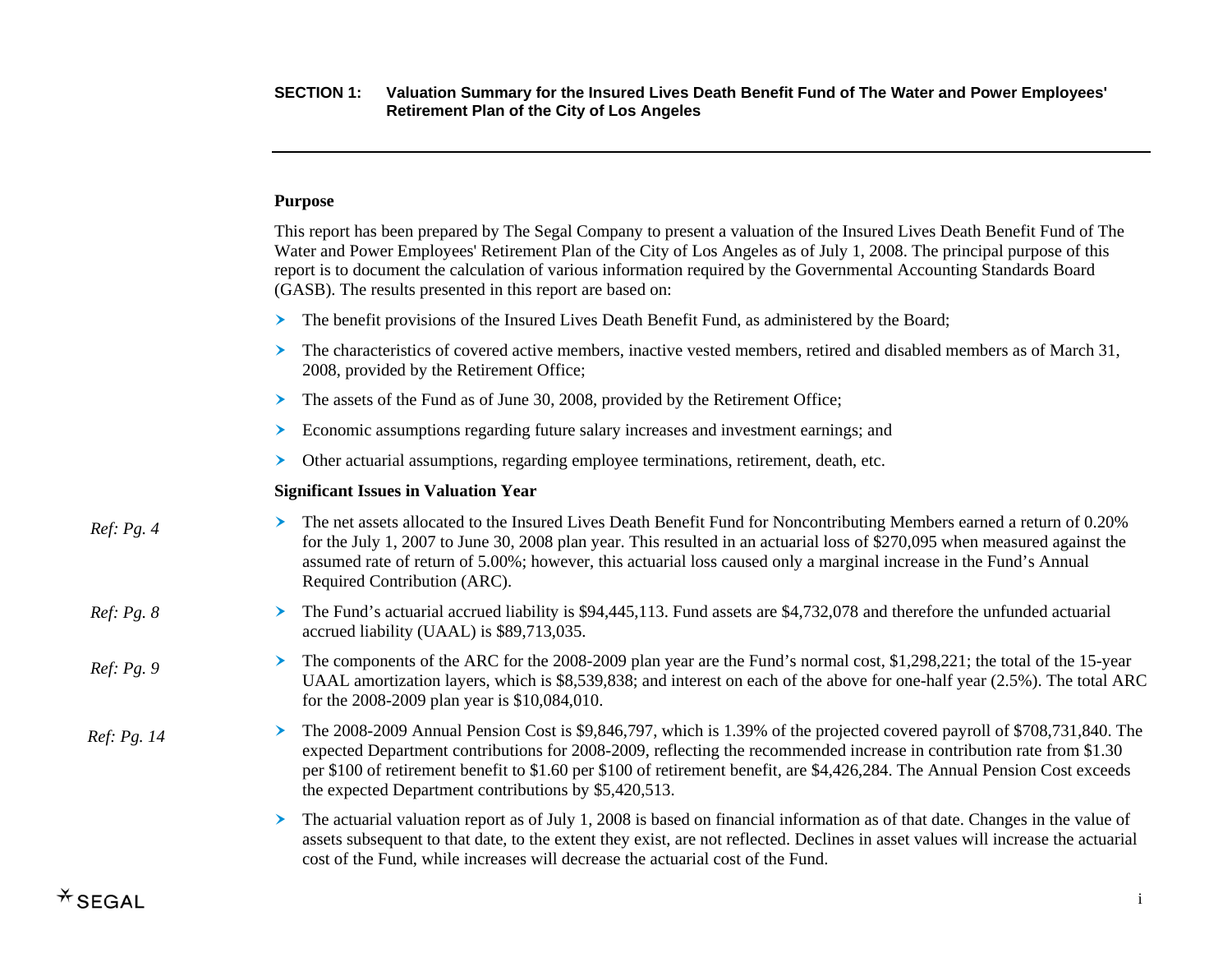# **2008 2007 Funding elements for plan year beginning July 1:**  Total normal cost \$2,067,982 \$2,067,982 Market value of assets 6,528,962 Actuarial value of assets 6,528,962 Actuarial accrued liability 34,445,113 79,024,241 Unfunded actuarial accrued liability 89,713,035 72,495,279 72,495,279 Funded ratio 8.3% 8.3% **GASB 25/27 for plan year beginning July 1:**  Annual pension cost \$9,846,797 \$8,937,748 Actual contributions 3,825,394 Percentage contributed 42.8% and 42.8% Covered payroll \$708,731,840 \$623,674,973 **Demographic data for plan year beginning July 1:**  Number of retired members 6,557 6,557 Number of vested former members 699  $\rm N/A$ Number of active members 8,164 7,993 Total projected compensation  $$708,731,840$   $$670,372,663$ Average projected compensation  $$86,812$   $$83,870$

# **Summary of Key Valuation Results**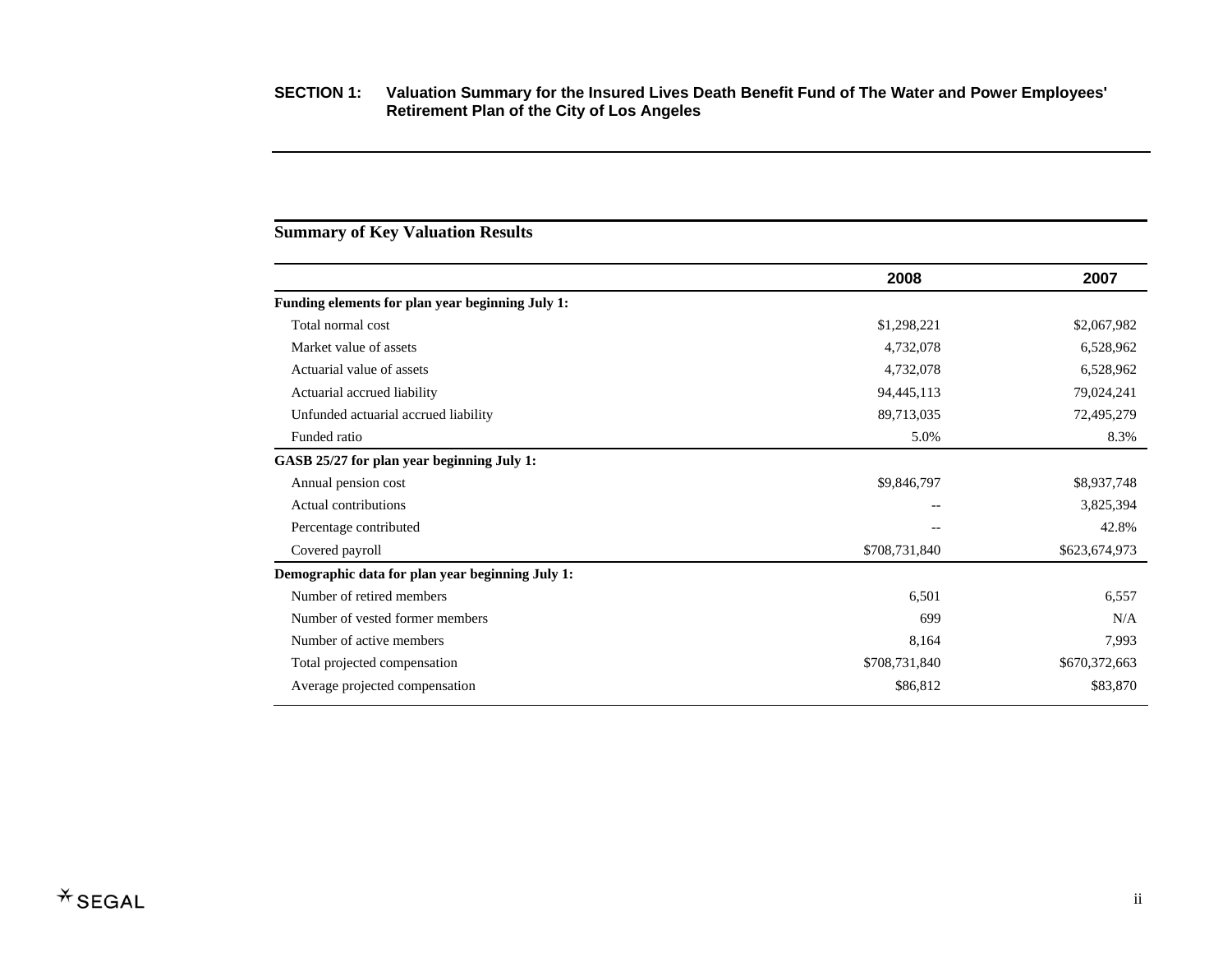### **EXHIBIT A**

# **Table of Plan Coverage**

|                                         | <b>Year Ended June 30</b> |               |                                         |
|-----------------------------------------|---------------------------|---------------|-----------------------------------------|
| Category                                | 2008                      | 2007          | <b>Change From</b><br><b>Prior Year</b> |
| <b>Active members in valuation:</b>     |                           |               |                                         |
| Number                                  | 8,164                     | 7,993         | 2.1%                                    |
| Average age                             | 47.8                      | 47.9          | N/A                                     |
| Average service                         | 17.4                      | 17.5          | N/A                                     |
| Projected total compensation            | \$708,731,840             | \$670,372,663 | 5.7%                                    |
| Projected Average compensation          | 86,812                    | 83,870        | 3.5%                                    |
| Vested terminated members*              |                           |               |                                         |
| Number                                  | 699                       | N/A           | N/A                                     |
| Average age                             | 49.6                      | N/A           | N/A                                     |
| <b>Retired members:</b>                 |                           |               |                                         |
| Number in pay status                    | 6,501                     | 6,557         | $-0.9\%$                                |
| Average age                             | 72.7                      | 72.6          | N/A                                     |
| Average monthly Retirement Plan benefit | \$3,913                   | \$3,718       | 5.2%                                    |

*\* Excludes terminated members with less than five years of service.*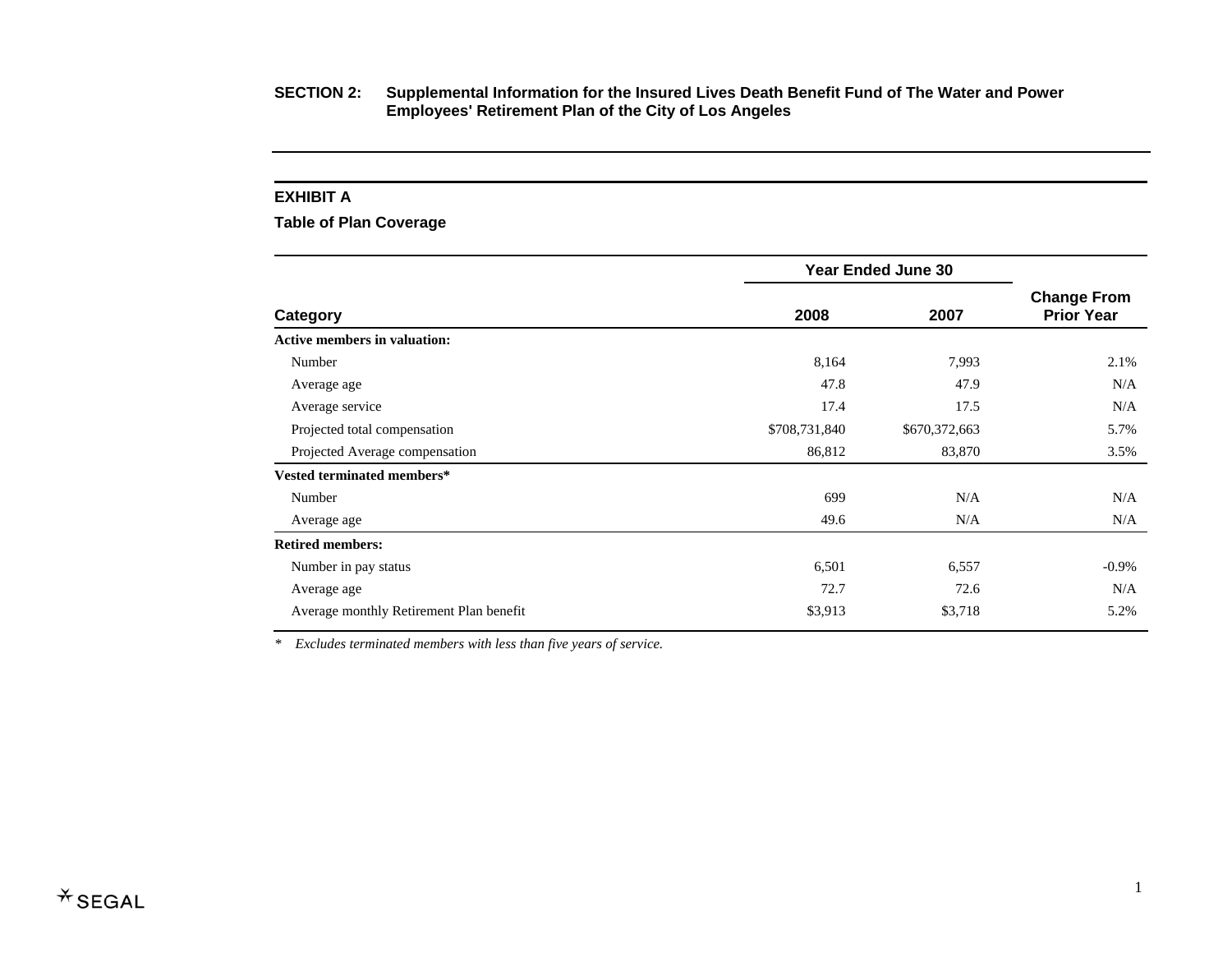**SECTION 2: Supplemental Information for the Insured Lives Death Benefit Fund of The Water and Power Employees' Retirement Plan of the City of Los Angeles** 

#### **EXHIBIT B**

**Members in Active Service as of June 30, 2008 By Age, Years of Service, and Average Compensation** 

| Age       | <b>Total</b> | 0-4            | $5-9$    | $10 - 14$ | $15 - 19$ | $20 - 24$ | 25-29    | 30-34          | 35-39           | <b>40 &amp; over</b> |
|-----------|--------------|----------------|----------|-----------|-----------|-----------|----------|----------------|-----------------|----------------------|
| Under 25  | 54           | 53             |          |           | $ -$      |           |          |                | - -             |                      |
|           | \$63,969     | \$63,450       | \$91,458 |           | $ -$      |           |          |                |                 |                      |
| $25 - 29$ | 314          | 220            | 93       |           | $ -$      | . .       |          |                |                 |                      |
|           | 75,968       | 71,687         | 86,001   | \$84,560  | $ -$      | . .       |          |                |                 |                      |
| $30 - 34$ | 484          | 209            | 245      | 30        | $ -$      |           |          |                |                 |                      |
|           | 75,023       | 70,518         | 79,096   | 73,145    | - -       |           |          |                |                 |                      |
| $35 - 39$ | 773          | 206            | 324      | 127       | 110       | 6         |          |                |                 |                      |
|           | 78,803       | 72,776         | 77,632   | 80,150    | \$92,165  | \$75,455  |          | - -            | - -             |                      |
| $40 - 44$ | 1,268        | 152            | 274      | 144       | 408       | 283       | 7        |                |                 |                      |
|           | 86,476       | 74,407         | 77,340   | 82,109    | 94,784    | 91,891    | \$92,824 |                | - -             |                      |
| $45 - 49$ | 1,746        | 140            | 222      | 97        | 339       | 597       | 338      | 13             |                 |                      |
|           | 88,808       | 71,450         | 78,972   | 82,093    | 86,875    | 92,710    | 98,994   | \$100,174      |                 |                      |
| $50 - 54$ | 1,681        | 91             | 158      | 66        | 203       | 428       | 528      | 198            | 9               |                      |
|           | 92,085       | 76,567         | 78,130   | 82,909    | 90,695    | 89,948    | 99,467   | 99,805         | \$91,327        |                      |
| $55 - 59$ | 1,124        | 52             | 80       | 46        | 120       | 263       | 249      | 200            | 108             | 6                    |
|           | 90,052       | 80,715         | 79,345   | 85,019    | 83,221    | 86,835    | 91,954   | 96,401         | 103,677         | \$94,138             |
| $60 - 64$ | 510          | 15             | 44       | 22        | 66        | 102       | 119      | 76             | 52              | 14                   |
|           | 89,856       | 87,241         | 86,305   | 81,736    | 82,946    | 87,678    | 90,720   | 92,498         | 102,956         | 94,673               |
| $65 - 69$ | 148          | $\overline{1}$ | 8        | 9         | 21        | 40        | 32       | 13             | 16              | 8                    |
|           | 86,293       | 67,108         | 82,214   | 116,838   | 75,799    | 79,758    | 81,067   | 97,423         | 93,461          | 107,105              |
| 70 & over | 62           | $\overline{1}$ | 3        | 3         | 8         | 17        | 12       | $\overline{7}$ | $7\phantom{.0}$ | $\overline{4}$       |
|           | 78,667       | 65,011         | 63,180   | 75,226    | 77,171    | 71,021    | 88,839   | 69,241         | 90,178          | 97,600               |
| Total     | 8,164        | 1,140          | 1,452    | 545       | 1,275     | 1,736     | 1,285    | 507            | 192             | 32                   |
|           | \$86,812     | \$72,616       | \$78,981 | \$82,024  | \$89,680  | \$90,140  | \$96,483 | \$96,893       | \$101,559       | \$98,047             |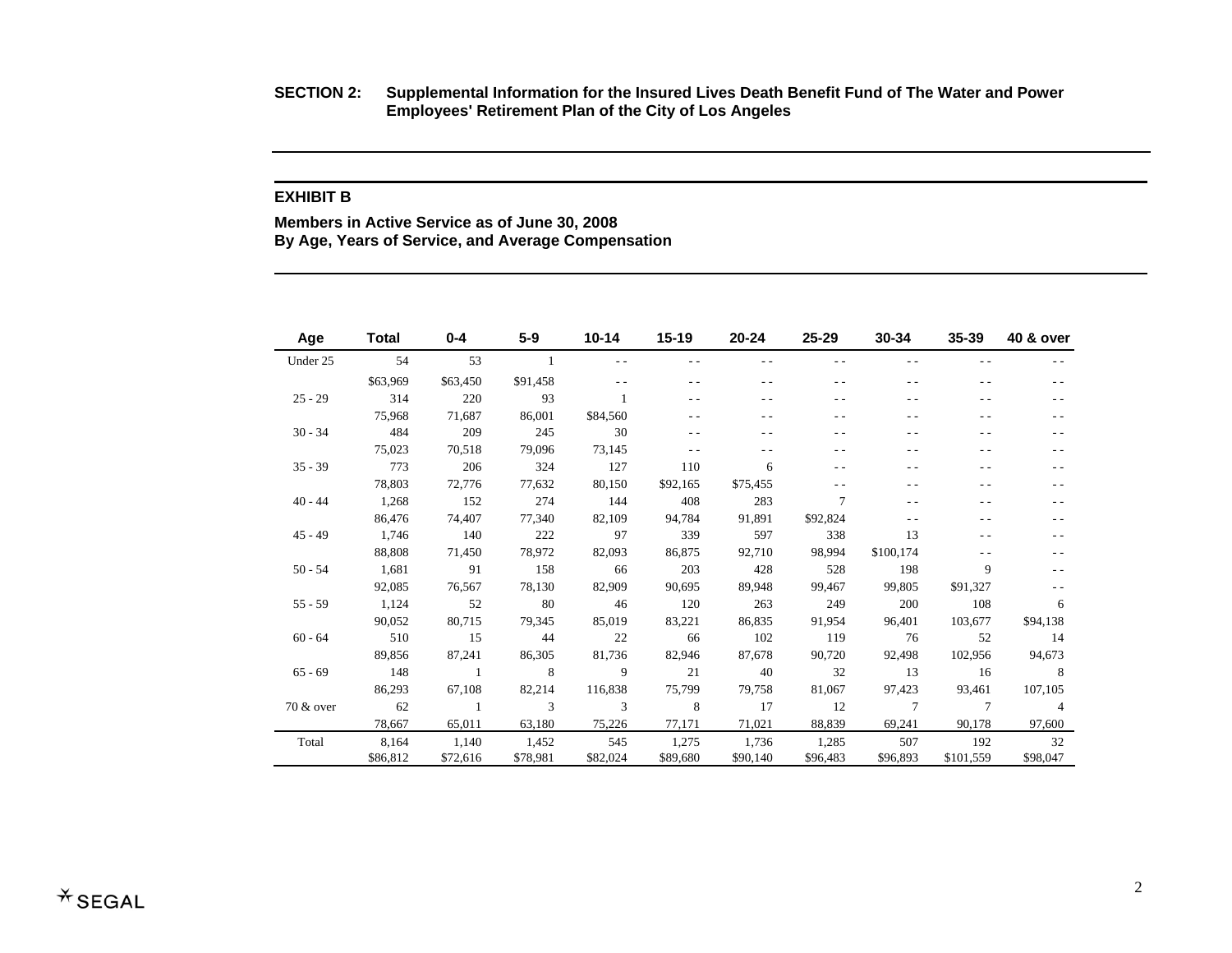#### **EXHIBIT C**

#### **Table of Financial Information**

| <b>Statement of Death Benefit Fund Assets</b>                                                               | <b>Year Ended</b><br>June 30, 2008 | <b>Year Ended</b><br>June 30, 2007 |
|-------------------------------------------------------------------------------------------------------------|------------------------------------|------------------------------------|
| Cash                                                                                                        | 210,771<br>\$                      | 153,013<br>\$                      |
| Accounts receivable                                                                                         | 101,111                            | 128,406                            |
| Investment in bonds and mortgage-backed securities at fair value                                            | 22,256,185                         | 25,268,474                         |
| Short-term commercial paper, amortized cost which approximates market                                       | 1,771,694                          | 1,285,573                          |
| <b>Total Assets</b>                                                                                         | \$24,339,761                       | \$26,835,466                       |
| Accounts payable                                                                                            | (489, 249)                         | (452, 207)                         |
| Death claims in process insured lives                                                                       | (1,755,154)                        | (1,717,891)                        |
| Net Assets at Market Value                                                                                  | \$22,095,358                       | \$24,665,368                       |
| Unrealized Appreciation/(Depreciation), included in the above                                               | (150, 768)                         | (689, 392)                         |
| <b>Total Reserves and Designated Balances</b>                                                               | \$22,246,126                       | \$25,354,760                       |
| <b>Allocation of Net Assets to Insured Lives Death Benefit Fund</b><br>for Noncontributing Members          | <b>Year Ended</b><br>June 30, 2008 | <b>Year Ended</b><br>June 30, 2007 |
| Net Assets at Market Value<br>1.                                                                            | \$22,095,358                       | \$24,665,368                       |
| <b>General Reserves</b><br>2.                                                                               |                                    |                                    |
| Reserve for Benefits Granted:<br>a.                                                                         |                                    |                                    |
| <b>Family Death Benefits</b><br>1.                                                                          | 1,494,000                          | 1,690,054                          |
| <b>Supplemental Family Death Benefits</b><br>11.                                                            | (95,990)                           | (99,796)                           |
| iii. Total for Benefits Granted                                                                             | 1,398,010                          | 1,590,258                          |
| <b>Contribution Accounts:</b><br>b.                                                                         |                                    |                                    |
| <b>Family Death Benefits</b><br>1.                                                                          | 5,794,022                          | 5,654,198                          |
| <b>Supplemental Family Death Benefits</b><br>11.                                                            | 5,022,667                          | 4,426,540                          |
| iii. Total for Contribution Accounts                                                                        | 10,816,689                         | 10,080,738                         |
| Total General Reserve for Family and Supplemental Family Death Benefits<br>c.                               | 12,214,699                         | 11,670,996                         |
| Insured Lives General Reserve for Contributing Members<br>3.                                                | 5,148,581                          | 6,465,410                          |
| Net Assets for Insured Lives Death Benefit Fund for<br>4.<br>Noncontributing Members = $(1) - (2c) - (3)^*$ | \$4,732,078                        | \$6,528,962                        |

*\* General Reserve value of \$4,882,846 at June 30, 2008 and \$6,111,622 at June 30, 2007.*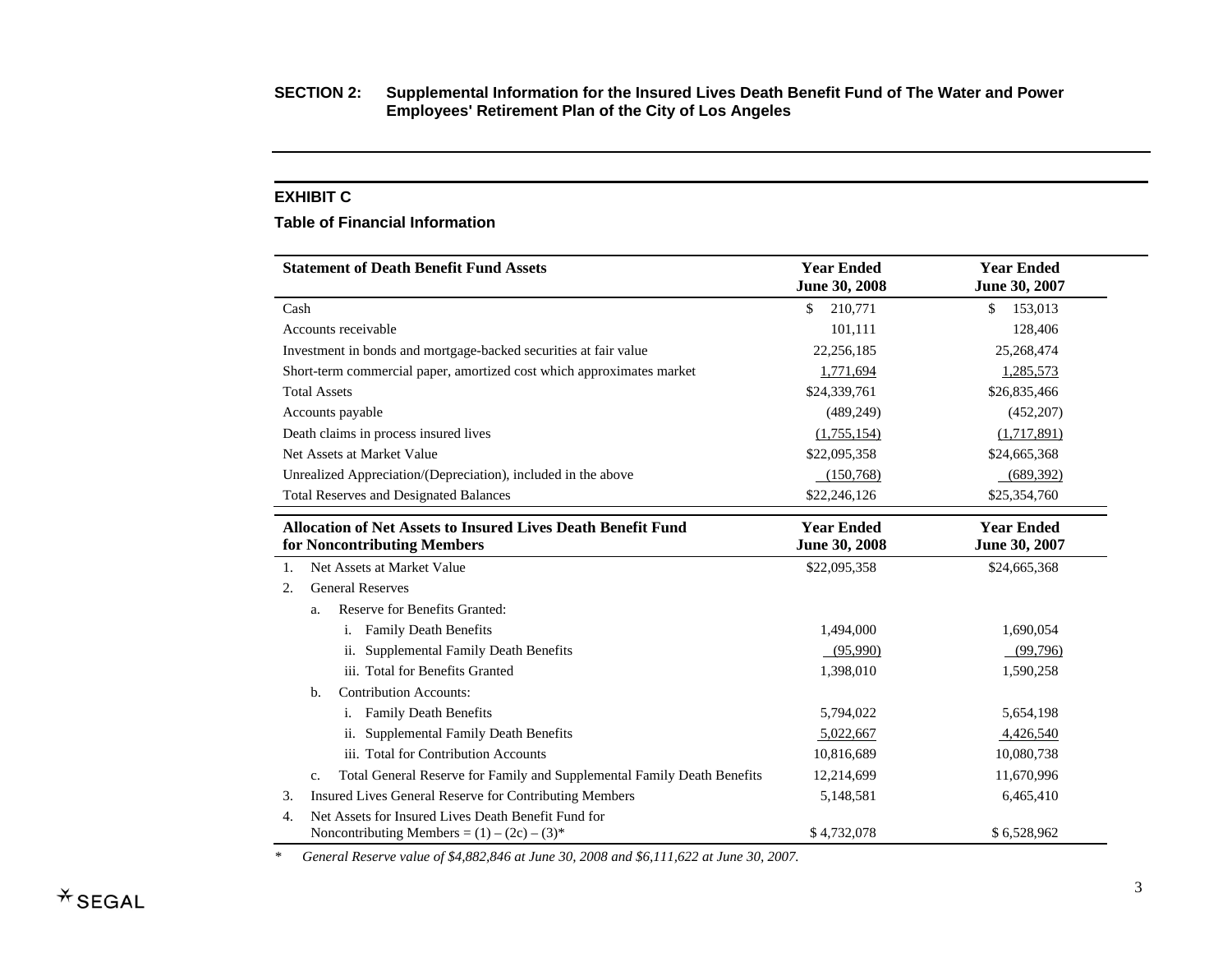**SECTION 2: Supplemental Information for the Insured Lives Death Benefit Fund of The Water and Power Employees' Retirement Plan of the City of Los Angeles** 

### **EXHIBIT D**

**Development of the Fund for Noncontributing Members Through June 30, 2008** 

| Year Ended<br>June 30 | <b>Employer</b><br>Contributions | <b>Benefit</b><br><b>Payments</b> | <b>Net Investment</b><br><b>Return</b> | Assets at<br><b>End of Year</b> | <b>Average Assets</b><br><b>During Year</b> | Rate of<br><b>Return</b> |  |
|-----------------------|----------------------------------|-----------------------------------|----------------------------------------|---------------------------------|---------------------------------------------|--------------------------|--|
| 2006                  | $\overline{\phantom{0}}$         | $\overline{\phantom{0}}$          |                                        | \$7,049,552                     | $\overline{\phantom{0}}$                    | $\overline{\phantom{0}}$ |  |
| 2007                  | \$3,671,046                      | \$4,828,038                       | \$636,402                              | 6.528.962                       | \$6,471,056                                 | 9.83%                    |  |
| 2008                  | 3,825,394                        | 5,633,430                         | 11.152                                 | 4.732.078                       | 5.624.944                                   | 0.20%                    |  |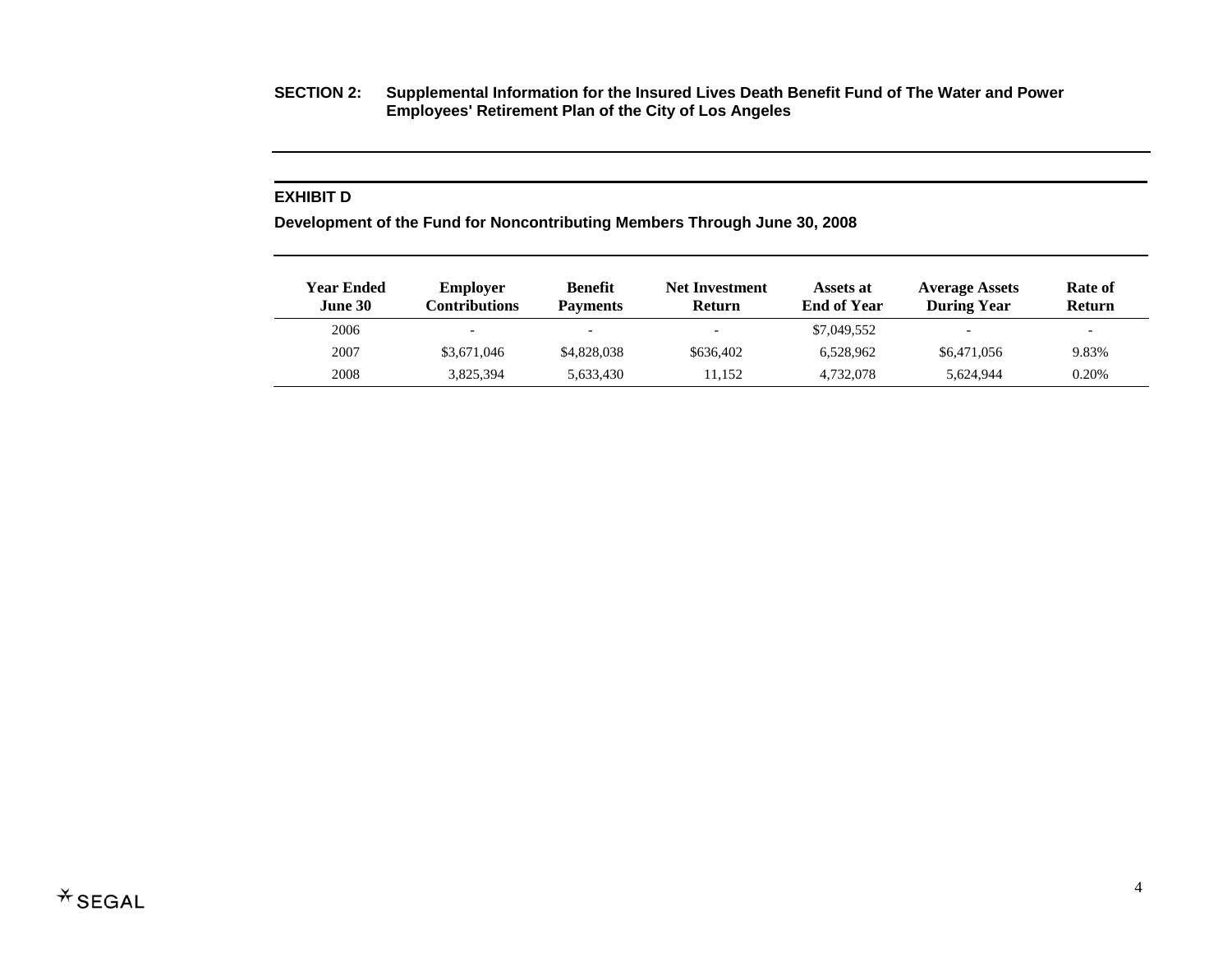# **EXHIBIT E**

# **Definitions of Pension Terms**

The following list defines certain technical terms for the convenience of the reader: **Assumptions or Actuarial** 

| 119901111pt10119 01 11ctuul kui                           |                                                                      |                                                                                                                                                                                                                                                             |  |  |  |
|-----------------------------------------------------------|----------------------------------------------------------------------|-------------------------------------------------------------------------------------------------------------------------------------------------------------------------------------------------------------------------------------------------------------|--|--|--|
| <b>Assumptions:</b>                                       | The estimates on which the cost of the Fund is calculated including: |                                                                                                                                                                                                                                                             |  |  |  |
|                                                           | (a)                                                                  | Investment return — the rate of investment yield that the Fund will earn over<br>the long-term future;                                                                                                                                                      |  |  |  |
|                                                           | (b)                                                                  | Mortality rates — the death rates of employees and pensioners; life<br>expectancy is based on these rates;                                                                                                                                                  |  |  |  |
|                                                           | (c)                                                                  | Retirement rates — the rate or probability of retirement at a given age;                                                                                                                                                                                    |  |  |  |
|                                                           | (d)                                                                  | Turnover rates — the rates at which employees of various ages are expected<br>to leave employment for reasons other than death, disability, or retirement.                                                                                                  |  |  |  |
| <b>Normal Cost:</b>                                       |                                                                      | The amount of contributions required to fund the level cost allocated to the current<br>year of service.                                                                                                                                                    |  |  |  |
| <b>Actuarial Accrued Liability</b><br><b>For Actives:</b> |                                                                      | The equivalent of the accumulated normal costs allocated to the years before the<br>valuation date.                                                                                                                                                         |  |  |  |
| <b>Actuarial Accrued Liability</b>                        |                                                                      |                                                                                                                                                                                                                                                             |  |  |  |
| <b>For Pensioners:</b>                                    |                                                                      | The single sum value of lifetime benefits to existing pensioners. This sum takes<br>account of life expectancies appropriate to the ages of the pensioners and the interest<br>that the sum is expected to earn before it is entirely paid out in benefits. |  |  |  |
| <b>Unfunded Actuarial Accrued</b>                         |                                                                      |                                                                                                                                                                                                                                                             |  |  |  |
| Liability:                                                | the Fund.                                                            | The extent to which the actuarial accrued liability of the Fund exceeds the assets of                                                                                                                                                                       |  |  |  |
| <b>Amortization of the Unfunded</b>                       |                                                                      |                                                                                                                                                                                                                                                             |  |  |  |
| <b>Actuarial Accrued Liability:</b>                       |                                                                      | Payments made over a period of years equal in value to the Fund's unfunded actuarial<br>accrued liability.                                                                                                                                                  |  |  |  |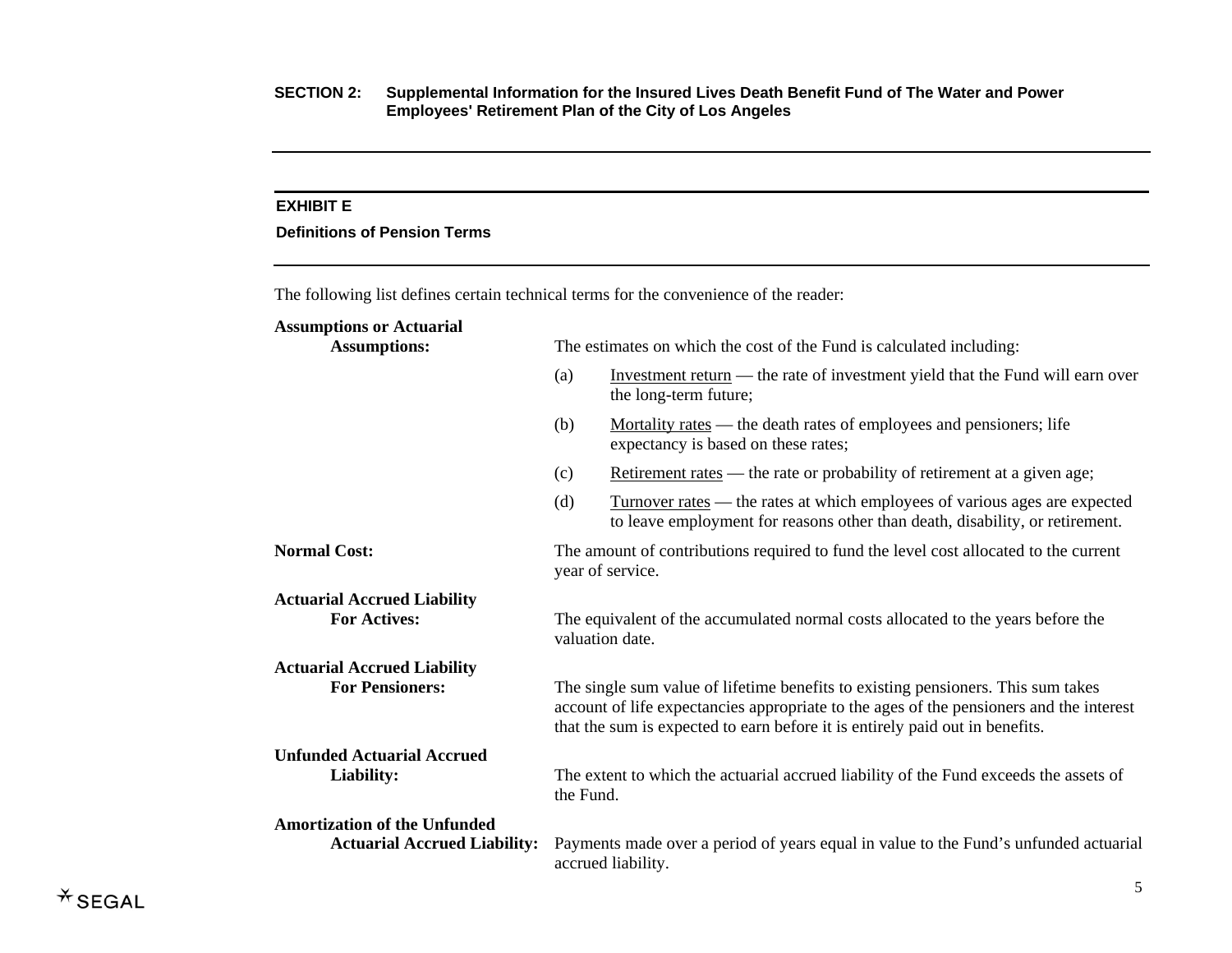**Investment Return:** The rate of earnings of the Fund from its investments, including interest, dividends and capital gain and loss adjustments, computed as a percentage of the average value of the Fund.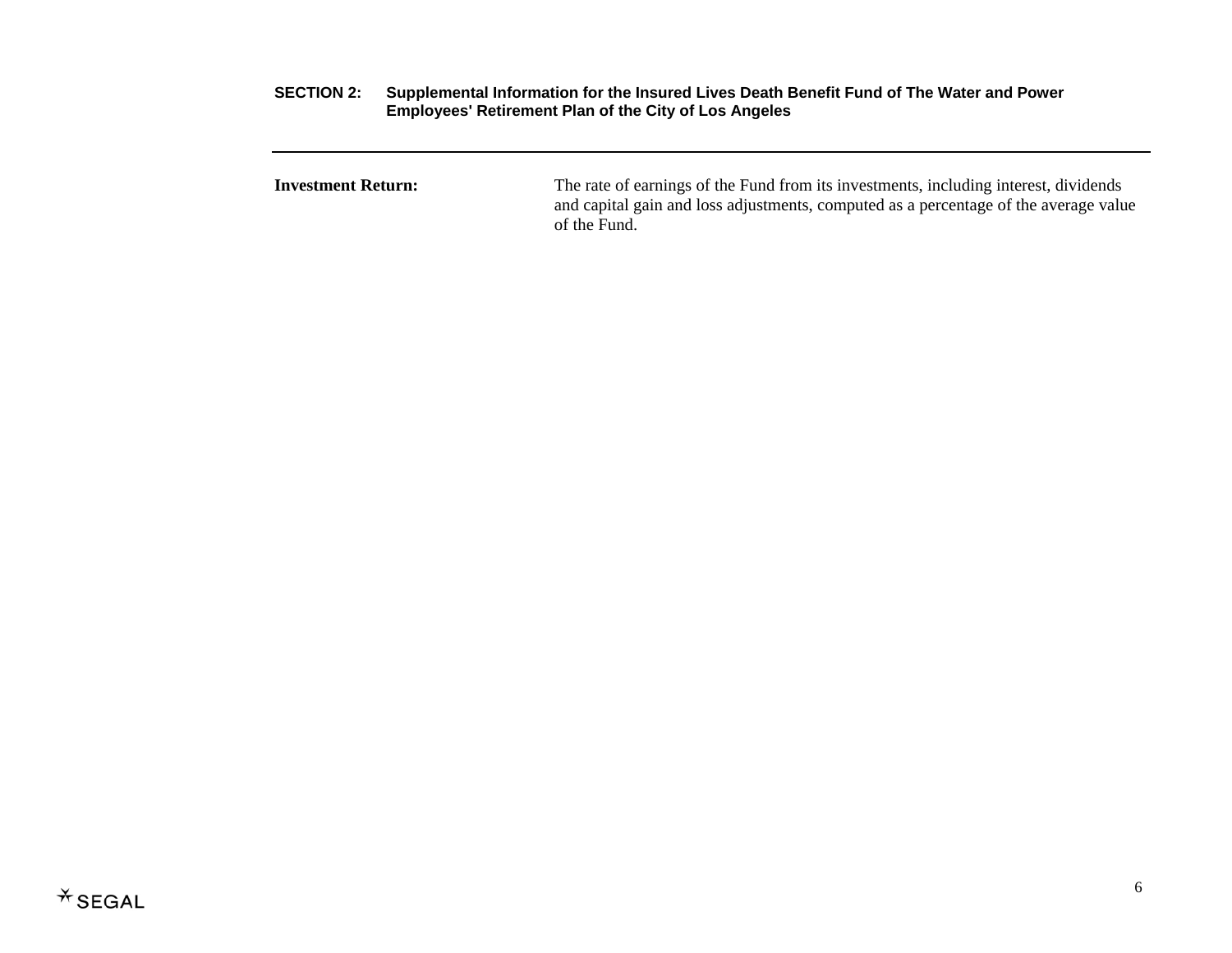## **INFORMATION REQUIRED BY THE GASB**

Governmental Accounting Standards Board (GASB) reporting information provides standardized information for comparative purposes of governmental pension plans. This information allows a reader of the financial statements to compare the funding status of one governmental plan to another on relatively equal terms.

Critical information to the GASB is the historical comparison of the GASB required contribution to the actual contributions. This comparison demonstrates whether a plan is being funded within the range of the GASB reporting requirements.

The other critical piece of information regarding the Plan's financial status is the funded ratio. This ratio compares the actuarial value of assets to the actuarial accrued liabilities of the plan as calculated under the GASB. High ratios indicate a well-funded plan with assets sufficient to cover the Plan's accrued liabilities. Lower ratios may indicate recent changes to benefit structures, funding of the plan below actuarial requirements, poor asset performance, or a variety of other factors.

The details regarding the calculations of these values and other GASB numbers may be found in this Section 3.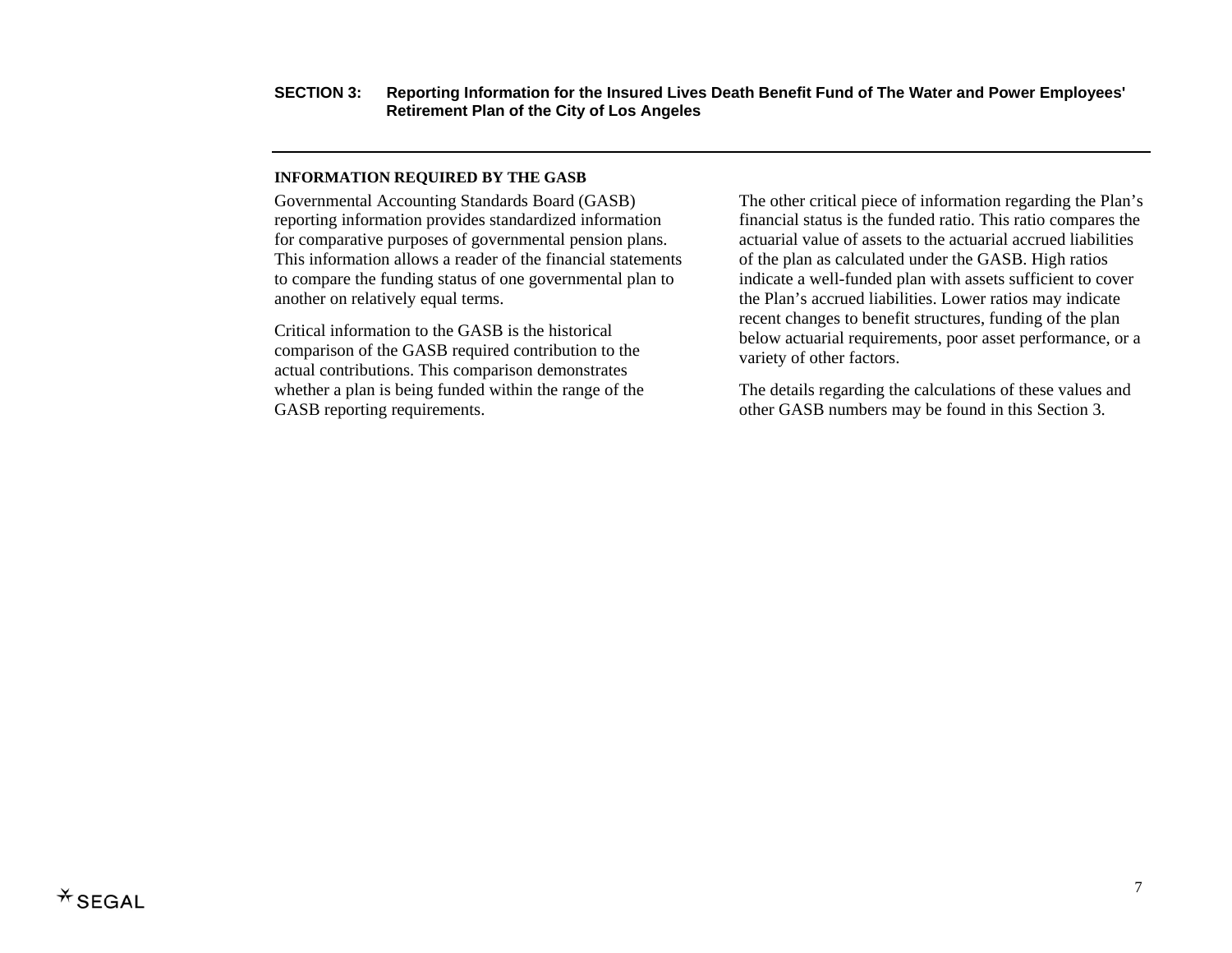## **EXHIBIT I**

# **Summary of Actuarial Valuation Results**

|    | The valuation was made with respect to the following data supplied to us: |             |  |  |  |  |  |
|----|---------------------------------------------------------------------------|-------------|--|--|--|--|--|
| 1. | Retired members as of the valuation date<br>6,501                         |             |  |  |  |  |  |
| 2. | Members inactive during year ended June 30, 2008 with vested rights*      | 699         |  |  |  |  |  |
| 3. | Members active during the year ended June 30, 2008                        | 8,164       |  |  |  |  |  |
|    | The actuarial factors as of the valuation date are as follows:            |             |  |  |  |  |  |
| 1. | Normal cost                                                               | \$1,298,221 |  |  |  |  |  |
| 2. | Present value of future benefits                                          | 104,948,181 |  |  |  |  |  |
| 3. | Present value of future normal costs                                      | 10,503,068  |  |  |  |  |  |
| 4. | Actuarial accrued liability                                               |             |  |  |  |  |  |
|    | Retired members                                                           | 70,290,009  |  |  |  |  |  |
|    | Inactive members with vested rights*                                      | 2,145,879   |  |  |  |  |  |
|    | Active members                                                            | 22,009,225  |  |  |  |  |  |
| 5. | Actuarial value of assets                                                 | 4,732,078   |  |  |  |  |  |
| 6. | Unfunded actuarial accrued liability                                      | 89,713,035  |  |  |  |  |  |

*\* Excludes terminated members with less than five years of service.*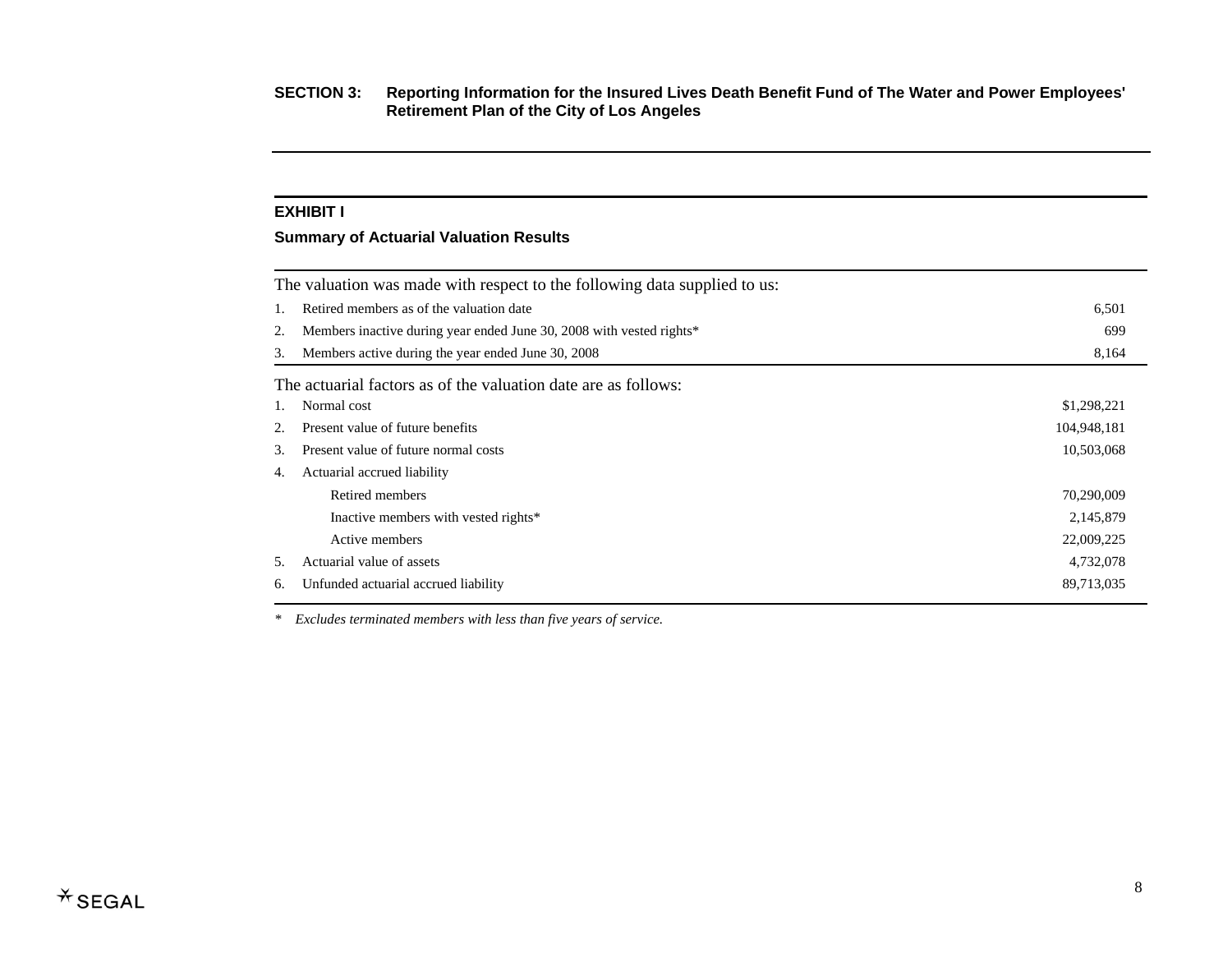# **EXHIBIT I (continued)**

# **Summary of Actuarial Valuation Results**

|    | The determination of the Annual Required Contribution is as follows:         | <b>Dollar Amount</b> | % of Payroll |
|----|------------------------------------------------------------------------------|----------------------|--------------|
|    | Total normal cost                                                            | 1,298,221<br>S.      | 0.18%        |
|    | Expected employee contributions                                              | $\mathbf{0}$         | $0.00\%$     |
| 3. | Employer normal cost: $(1) + (2)$                                            | 1,298,221            | 0.18%        |
| 4. | Amortization of unfunded/(overfunded) actuarial accrued liability            | 8,539,838            | 1.20%        |
| 5. | Total Annual Required Contribution (ARC): $(3) + (4)$ , adjusted for timing* | 10.084.010           | 1.42%        |
| 6. | Projected payroll                                                            | \$708,731,840        |              |
|    |                                                                              |                      |              |

*\* Annual Required Contribution is assumed to be paid at the middle of every year.*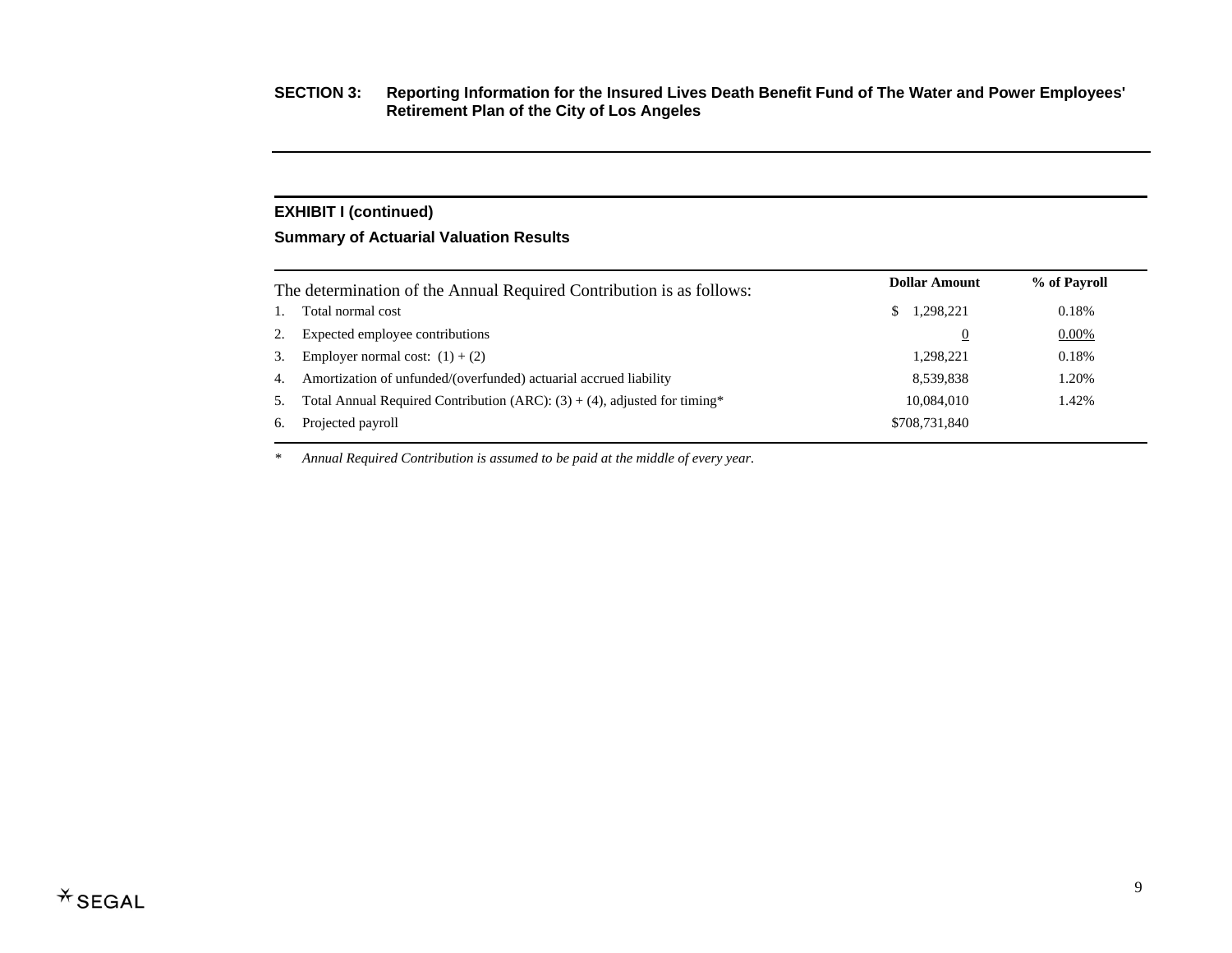## **EXHIBIT II**

**Table of Amortization Bases** 

| <b>Type</b>           | Date<br><b>Established</b> | <b>Initial</b><br>Years | <b>Initial</b><br>Amount | Annual<br>Payment* | Years<br>Remaining | Outstanding<br><b>Balance</b> |
|-----------------------|----------------------------|-------------------------|--------------------------|--------------------|--------------------|-------------------------------|
| Initial UAAL          | 07/01/2007                 | 15                      | \$72,495,279             | \$6,651,772        | 14.00              | \$69,135,682                  |
| <b>Actuarial Loss</b> | 07/01/2008                 | 15                      | 20,577,353               | 1,888,066          | 15.00              | 20,577,353                    |
| Total                 |                            |                         |                          | \$8,539,838        |                    | \$89,713,035                  |

*\* Level dollar amount*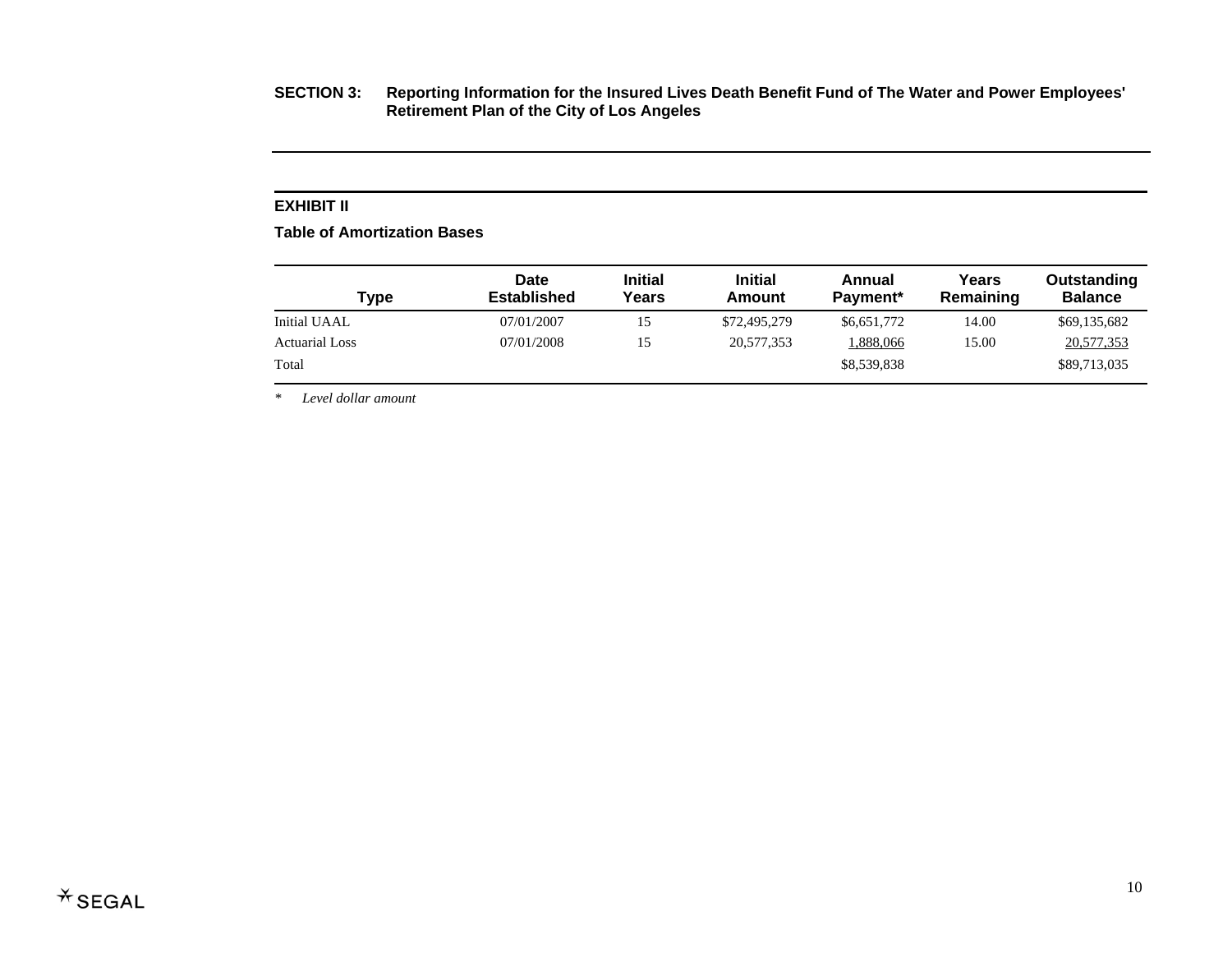### **EXHIBIT III**

**Supplementary Information Required by the GASB – Schedule of Employer Contributions** 

| <b>Plan Year</b><br><b>Ended June 30</b> | <b>Annual Required</b><br><b>Contributions</b> | Annual<br><b>Pension Cost</b> | Actual<br><b>Contributions</b> | Actual<br><b>Contributions/</b><br><b>Annual Required</b><br><b>Contributions</b> | Actual<br><b>Contributions/</b><br><b>Annual Pension</b><br>Cost |
|------------------------------------------|------------------------------------------------|-------------------------------|--------------------------------|-----------------------------------------------------------------------------------|------------------------------------------------------------------|
| 2008                                     | \$8,937,748                                    | \$8,937,748                   | \$3,825,394                    | 42.8%                                                                             | 42.8%                                                            |
| 2009                                     | 10.084.010                                     | 9.846.797                     | $- -$                          | $- -$                                                                             | --                                                               |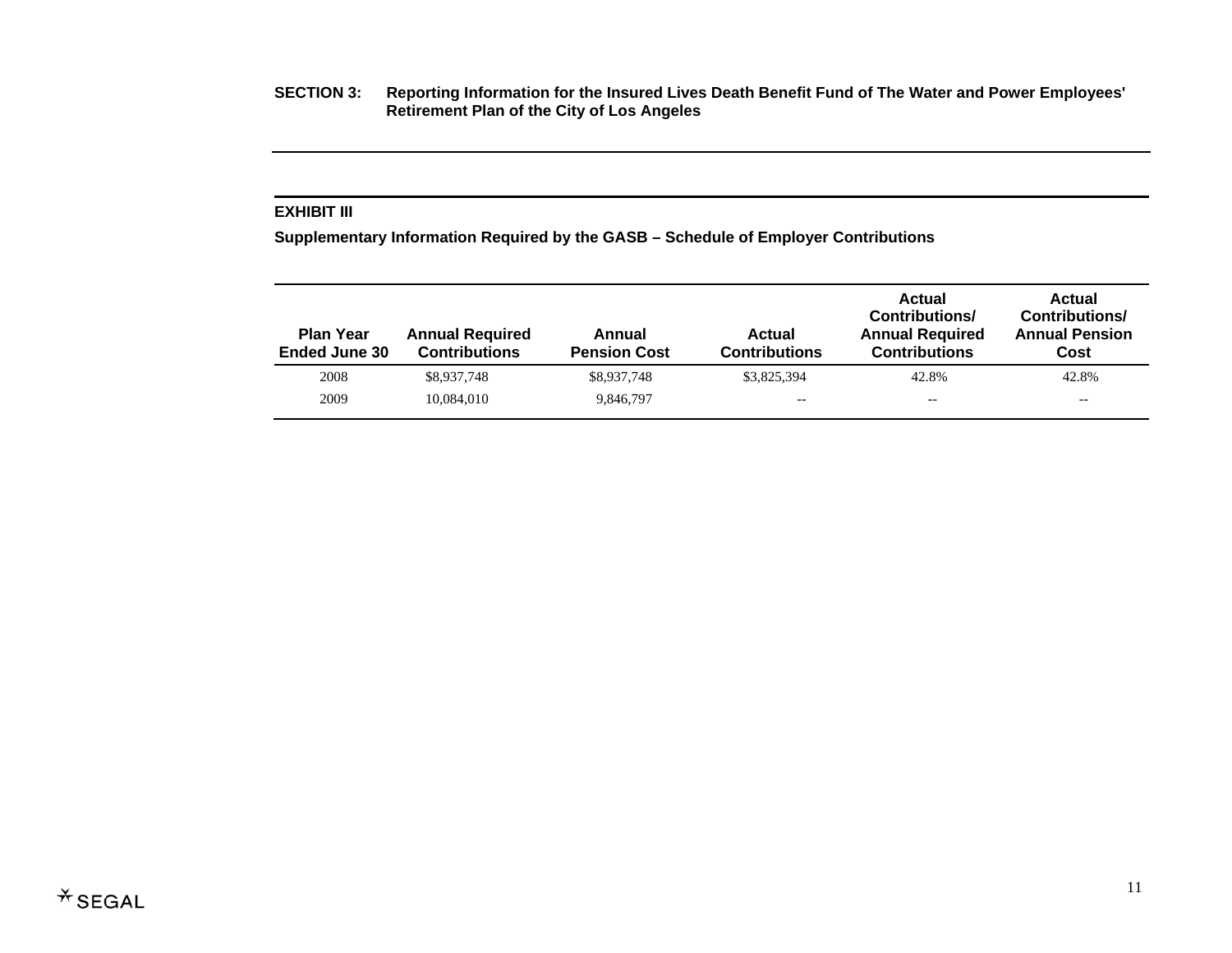### **EXHIBIT IV**

**Supplementary Information Required by the GASB – Schedule of Funding Progress** 

| <b>Actuarial</b><br><b>Valuation</b><br>Date | <b>Actuarial</b><br>Value<br>of Assets<br>(a) | <b>Actuarial</b><br><b>Accrued Liability</b><br>(AAL)<br>(b) | Unfunded/<br>(Overfunded)<br>AAL<br>(UAAL)<br>$(b) - (a)$ | <b>Funded</b><br>Ratio<br>(a) / (b) | <b>Projected</b><br>Covered<br><b>Payroll</b><br>(c) | UAAL as a<br>Percentage of<br><b>Covered</b><br>Payroll*<br>$[(b) - (a)] / (c)$ |
|----------------------------------------------|-----------------------------------------------|--------------------------------------------------------------|-----------------------------------------------------------|-------------------------------------|------------------------------------------------------|---------------------------------------------------------------------------------|
| 07/01/2007                                   | \$6,528,962                                   | \$79,024,241                                                 | \$72,495,279                                              | 8.26%                               | \$670,372,663                                        | 10.81%                                                                          |
| 07/01/2008                                   | 4,732,078                                     | 94,445,113                                                   | 89,713,035                                                | 5.01%                               | 708.731.840                                          | 12.66%                                                                          |

*\* Not less than zero*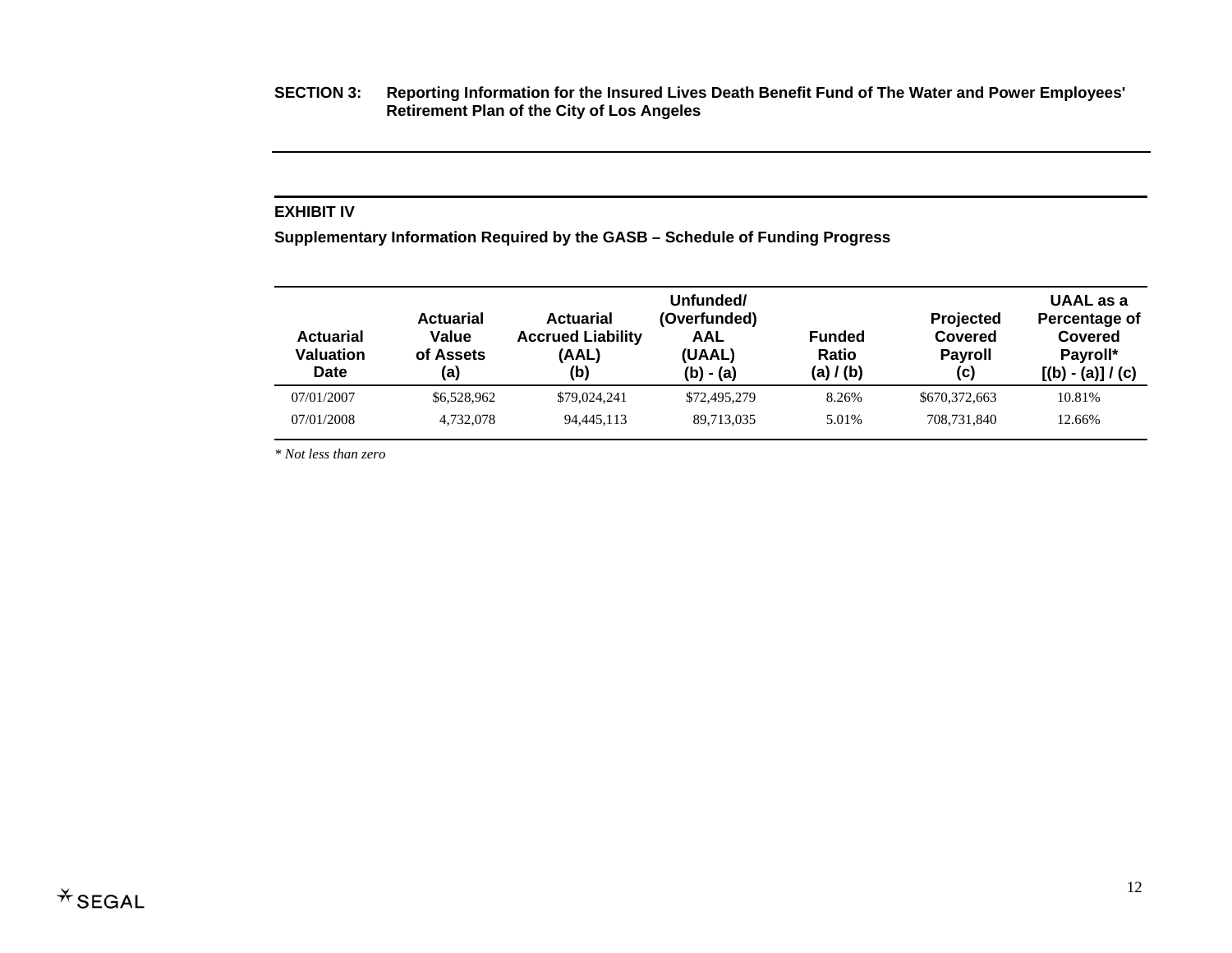#### **EXHIBIT V**

# **Supplementary Information Required by the GASB**

| <b>Valuation date</b>                                                                                                                                                                                                                                                                          | July 1, 2008                                                                                                                                                                                                                          |
|------------------------------------------------------------------------------------------------------------------------------------------------------------------------------------------------------------------------------------------------------------------------------------------------|---------------------------------------------------------------------------------------------------------------------------------------------------------------------------------------------------------------------------------------|
| <b>Actuarial cost method</b>                                                                                                                                                                                                                                                                   | Entry Age Normal Cost Method                                                                                                                                                                                                          |
| <b>Amortization method</b>                                                                                                                                                                                                                                                                     | Level dollar amortization                                                                                                                                                                                                             |
| <b>Remaining amortization period</b>                                                                                                                                                                                                                                                           | The July 1, 2007 Unfunded Actuarial Accrued Liability is amortized over the 15-year period<br>commencing July 1, 2007. Any subsequent changes in Unfunded Actuarial Accrued Liability<br>are amortized over separate 15-year periods. |
| <b>Asset valuation method</b><br>Total market value of the Death Benefit Fund at valuation date, less the General Reserves and<br>Contribution Accounts for the Family Death Benefit and Supplemental Family Death Benefit,<br>and the Insured Lives General Reserve for Contributing Members. |                                                                                                                                                                                                                                       |
| <b>Actuarial assumptions:</b>                                                                                                                                                                                                                                                                  |                                                                                                                                                                                                                                       |
| Investment rate of return                                                                                                                                                                                                                                                                      | 5.00%                                                                                                                                                                                                                                 |
| Inflation rate                                                                                                                                                                                                                                                                                 | 3.75%                                                                                                                                                                                                                                 |
| Projected salary increases                                                                                                                                                                                                                                                                     | 5.29% to 9.46%*                                                                                                                                                                                                                       |
| Cost of living adjustments                                                                                                                                                                                                                                                                     | 3.00%                                                                                                                                                                                                                                 |
| Plan membership:                                                                                                                                                                                                                                                                               |                                                                                                                                                                                                                                       |
| Retired members                                                                                                                                                                                                                                                                                | 6,501                                                                                                                                                                                                                                 |
| Terminated vested members**                                                                                                                                                                                                                                                                    | 699                                                                                                                                                                                                                                   |
| Active members                                                                                                                                                                                                                                                                                 | 8,164                                                                                                                                                                                                                                 |
| Total                                                                                                                                                                                                                                                                                          | 15,364                                                                                                                                                                                                                                |
|                                                                                                                                                                                                                                                                                                |                                                                                                                                                                                                                                       |

*\* Includes inflation at 3.75%, "across the board" increases of 0.50% plus merit and promotional increases. See Exhibit VII for these increases.* 

*\*\* Excludes terminated members with less than five years of service.*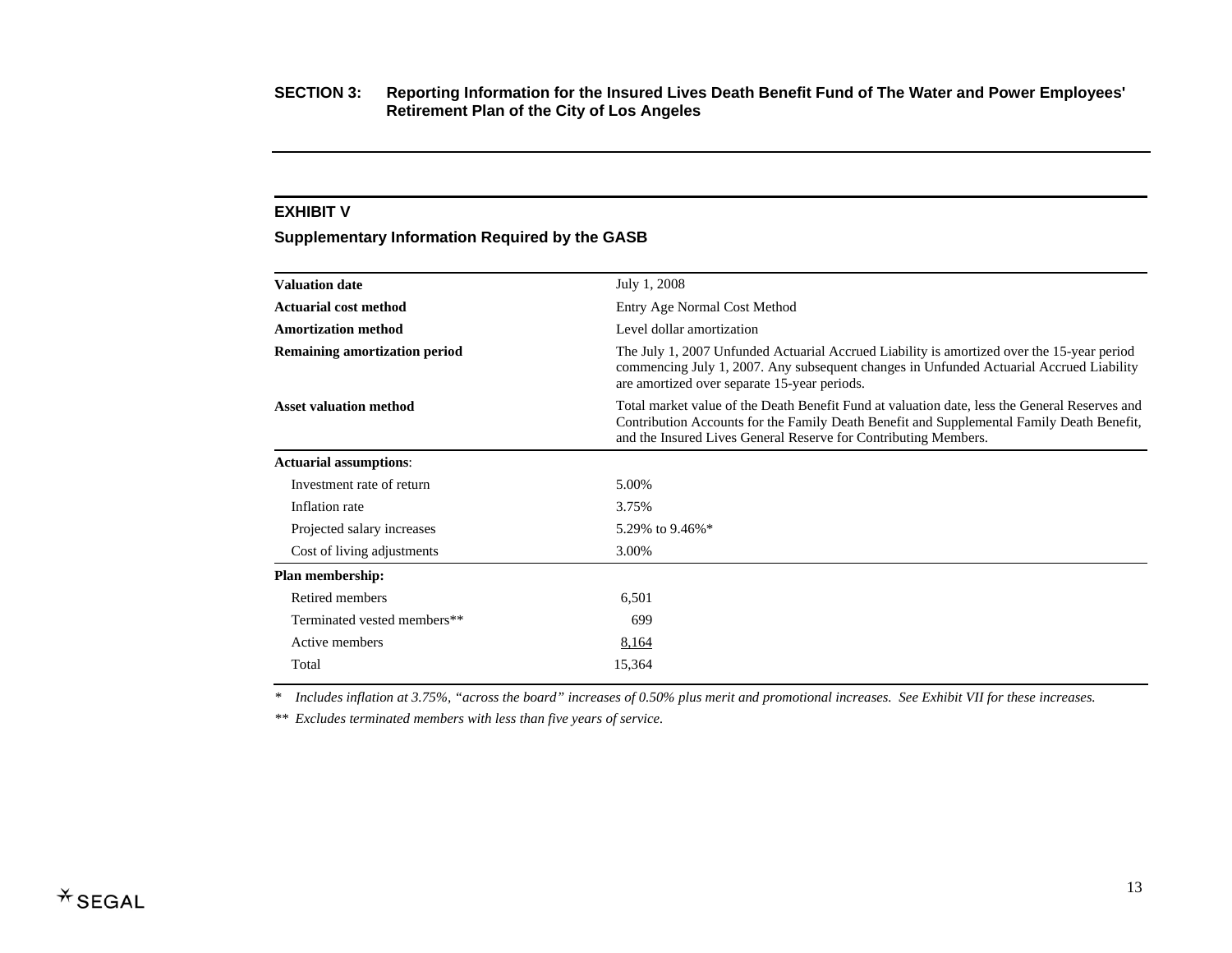## **EXHIBIT VI**

**Development of the Net Pension Obligation and the Annual Pension Cost Pursuant to GASB 27** 

| <b>Plan Year</b><br><b>Ended</b> | <b>Employer</b><br>Annual<br><b>Required</b><br>June 30 Contribution (a) | <b>Employer</b><br>Amount<br><b>Contributed</b><br>(b) | Interest on<br><b>NPO</b><br>(c) | <b>ARC</b><br><b>Adjustment</b><br>(h)/(e)<br>(d) | Amortization<br><b>Factor</b><br>(e) | <b>Pension</b><br>Cost<br>$(a) + (c) - (d)$<br>(f) | Change in<br><b>NPO</b><br>$(f) - (b)$<br>(g) | <b>NPO Balance</b><br>$NPO + (g)$<br>(h) |
|----------------------------------|--------------------------------------------------------------------------|--------------------------------------------------------|----------------------------------|---------------------------------------------------|--------------------------------------|----------------------------------------------------|-----------------------------------------------|------------------------------------------|
| 2007                             | $\overline{\phantom{0}}$                                                 |                                                        |                                  |                                                   | $\overline{\phantom{0}}$             |                                                    |                                               | \$0                                      |
| 2008                             | \$8,937,748                                                              | \$3,825,394                                            | \$0                              | \$0                                               | 10.6328                              | \$8,937,748                                        | \$5,112,354                                   | 5,112,354                                |
| 2009                             | 10,084,010                                                               | 4.426.284*                                             | 243,597                          | 480.810                                           | 10.6328                              | 9.846.797                                          | 5,420,513                                     | 10,532,867                               |

*\* The amount indicated for June 30, 2009 is assumed to be equal to \$1.30 per \$100 of retirement benefit paid during July 1, 2008 through December 31, 2008 and \$1.60 per \$100 of retirement benefit paid during January 1, 2009 through the end of the plan year. Will be updated to equal the actual employer contribution after June 30, 2009.*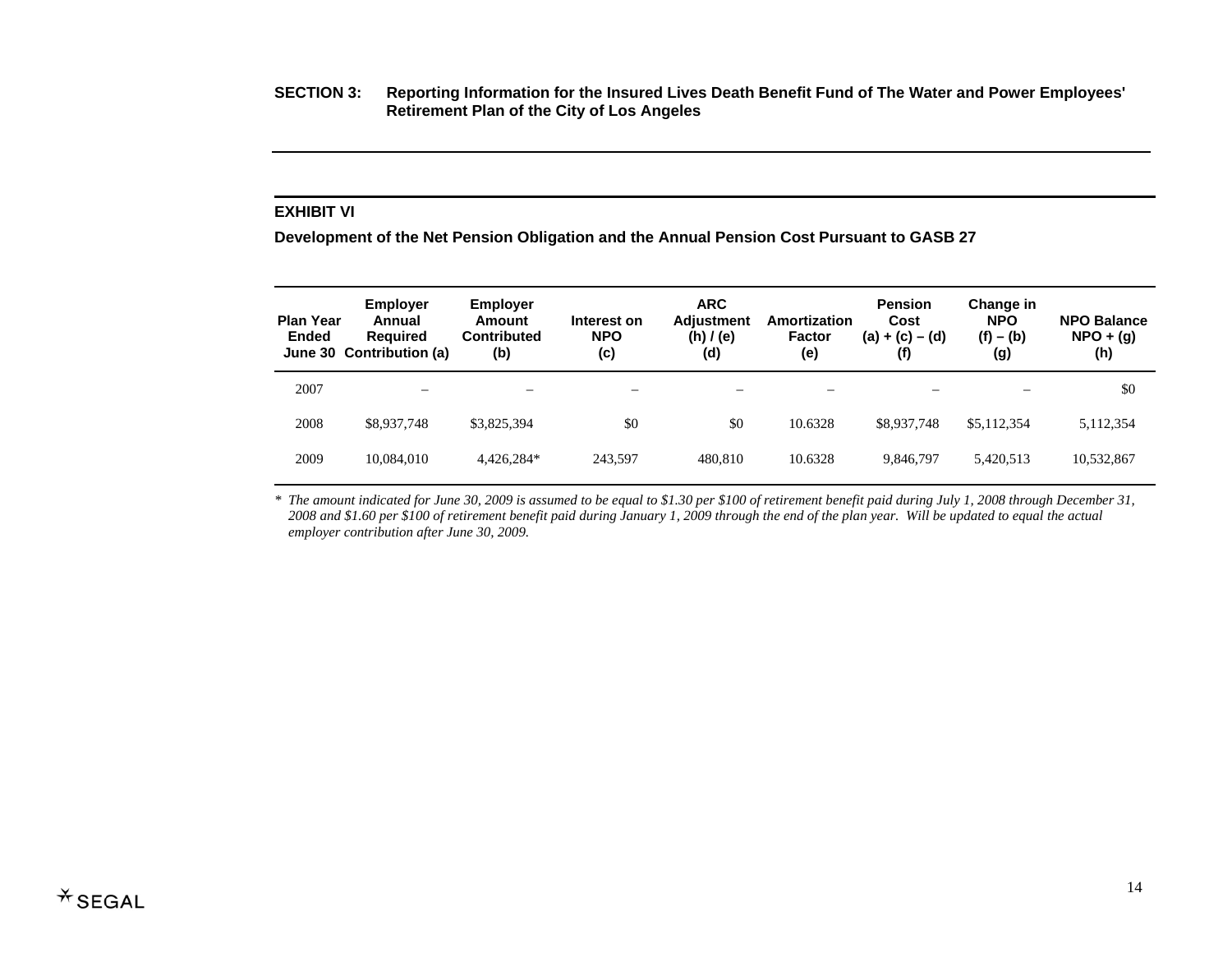# **EXHIBIT VII**

**Actuarial Assumptions and Actuarial Cost Method** 

## **Mortality Rates:**

*After Service Retirement and Pre-Retirement:* 1994 Group Annuity Mortality Table.

*After Disability Retirement:* 1994 Group Annuity Mortality Table.

| <b>Termination Rates before Retirement:</b> |                  |               |             |                   |             |                          |
|---------------------------------------------|------------------|---------------|-------------|-------------------|-------------|--------------------------|
|                                             | <b>Mortality</b> |               |             | <b>Disability</b> |             | <b>Total Withdrawal*</b> |
| Age                                         | <b>Male</b>      | <b>Female</b> | <b>Male</b> | <b>Female</b>     | <b>Male</b> | <b>Female</b>            |
| 25                                          | 0.066            | 0.029         | 0.006       | 0.000             | 6.550       | 9.250                    |
| 30                                          | 0.080            | 0.035         | 0.012       | 0.006             | 4.700       | 7.550                    |
| 35                                          | 0.085            | 0.048         | 0.012       | 0.036             | 3.250       | 5.850                    |
| 40                                          | 0.107            | 0.071         | 0.018       | 0.072             | 2.300       | 4.650                    |
| 45                                          | 0.158            | 0.097         | 0.030       | 0.102             | 1.700       | 3.410                    |
| 50                                          | 0.258            | 0.143         | 0.054       | 0.138             | 1.320       | 2.640                    |
| 55                                          | 0.443            | 0.229         | 0.126       | 0.168             | 1.020       | 2.200                    |
| 60                                          | 0.798            | 0.444         | 0.240       | 0.000             | 0.720       | 1.100                    |
| 65                                          | 1.454            | 0.864         | 0.000       | 0.000             | 0.000       | 0.000                    |

*\* No withdrawal is assumed after a member is first assumed to retire. Ordinary withdrawal members are assumed to receive their account balance at termination. Vested withdrawal members are assumed to receive a deferred benefit from the plan. 65% of male terminations and 60% of female terminations are assumed to be ordinary withdrawals, with the remaining being vested withdrawals.*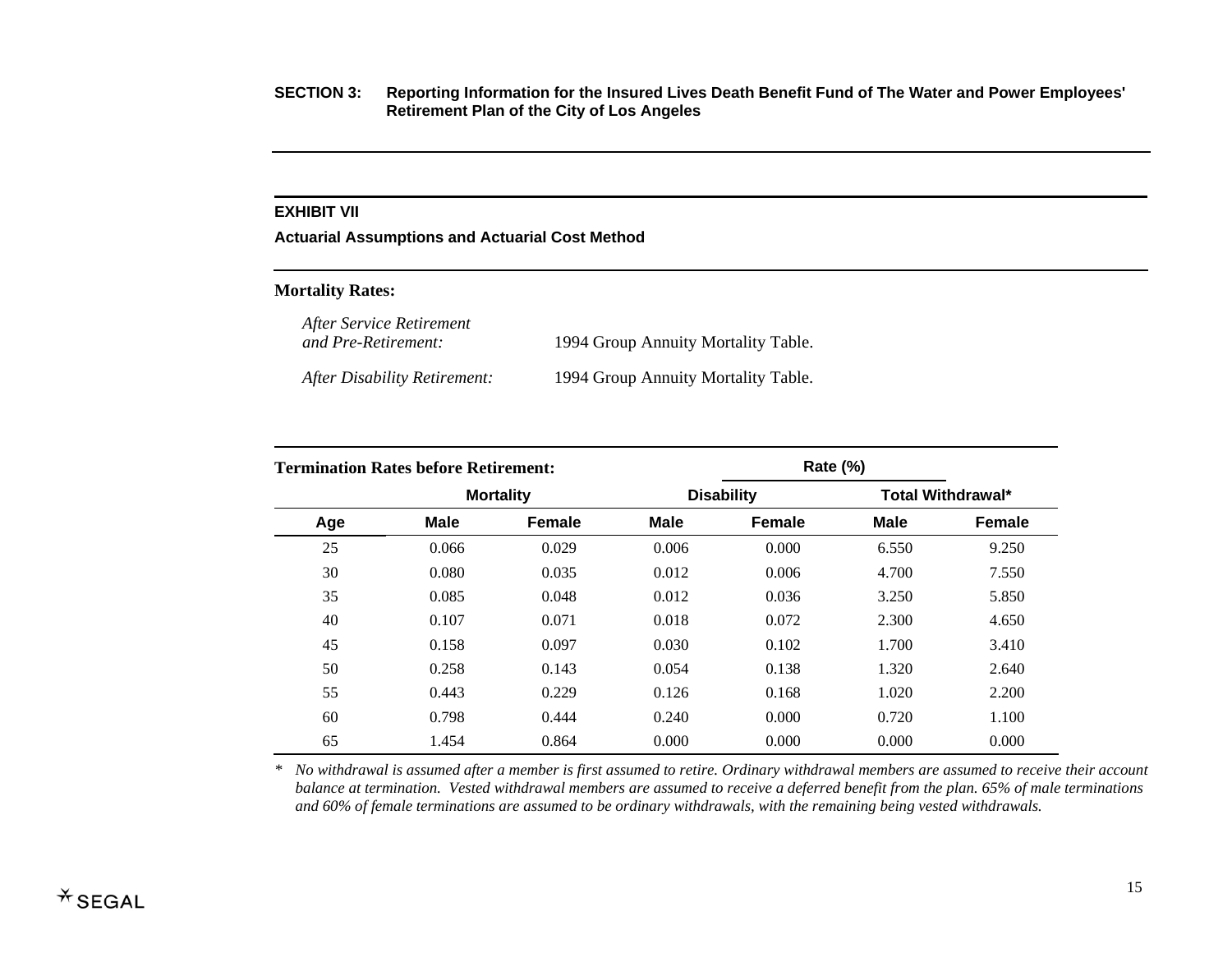| <b>Retirement Rates:</b>                       | Age | <b>Under 30 Years of Service</b>                                                                                                                 | <b>Over 30 Years of Service</b> |
|------------------------------------------------|-----|--------------------------------------------------------------------------------------------------------------------------------------------------|---------------------------------|
|                                                | 50  | 0.00%                                                                                                                                            | 30.00%                          |
|                                                | 51  | 0.00                                                                                                                                             | 12.50                           |
|                                                | 52  | 0.00                                                                                                                                             | 12.50                           |
|                                                | 53  | 0.00                                                                                                                                             | 5.00                            |
|                                                | 54  | 0.00                                                                                                                                             | 5.00                            |
|                                                | 55  | 5.00                                                                                                                                             | 25.00                           |
|                                                | 56  | 3.00                                                                                                                                             | 12.50                           |
|                                                | 57  | 3.00                                                                                                                                             | 12.50                           |
|                                                | 58  | 3.00                                                                                                                                             | 12.50                           |
|                                                | 59  | 4.00                                                                                                                                             | 12.50                           |
|                                                | 60  | 4.00                                                                                                                                             | 15.00                           |
|                                                | 61  | 4.00                                                                                                                                             | 10.00                           |
|                                                | 62  | 4.00                                                                                                                                             | 10.00                           |
|                                                | 63  | 5.00                                                                                                                                             | 20.00                           |
|                                                | 64  | 5.00                                                                                                                                             | 20.00                           |
|                                                | 65  | 100.00                                                                                                                                           | 100.00                          |
| <b>Retirement Age and Benefit for Inactive</b> |     |                                                                                                                                                  |                                 |
| <b>Vested Participants:</b>                    |     | A liability is determined based on the member electing a deferred benefit at age 60 or<br>current age if older.                                  |                                 |
| <b>Definition of Active Members:</b>           |     | First day of biweekly payroll following employment for new department employees of<br>immediately following transfer from other city department. |                                 |

| <b>Vested Participants:</b>          | A liability is determined based on the member electing a deferred benefit at age 60 or<br>current age if older.                                  |
|--------------------------------------|--------------------------------------------------------------------------------------------------------------------------------------------------|
| <b>Definition of Active Members:</b> | First day of biweekly payroll following employment for new department employees or<br>immediately following transfer from other city department. |
| <b>Unknown Data for Members:</b>     | Same as those exhibited by Members with similar known characteristics. If not<br>specified, Members are assumed to be male.                      |
| <b>Percent with Beneficiaries:</b>   | All Members are assumed to have a beneficiary at post-retirement death.                                                                          |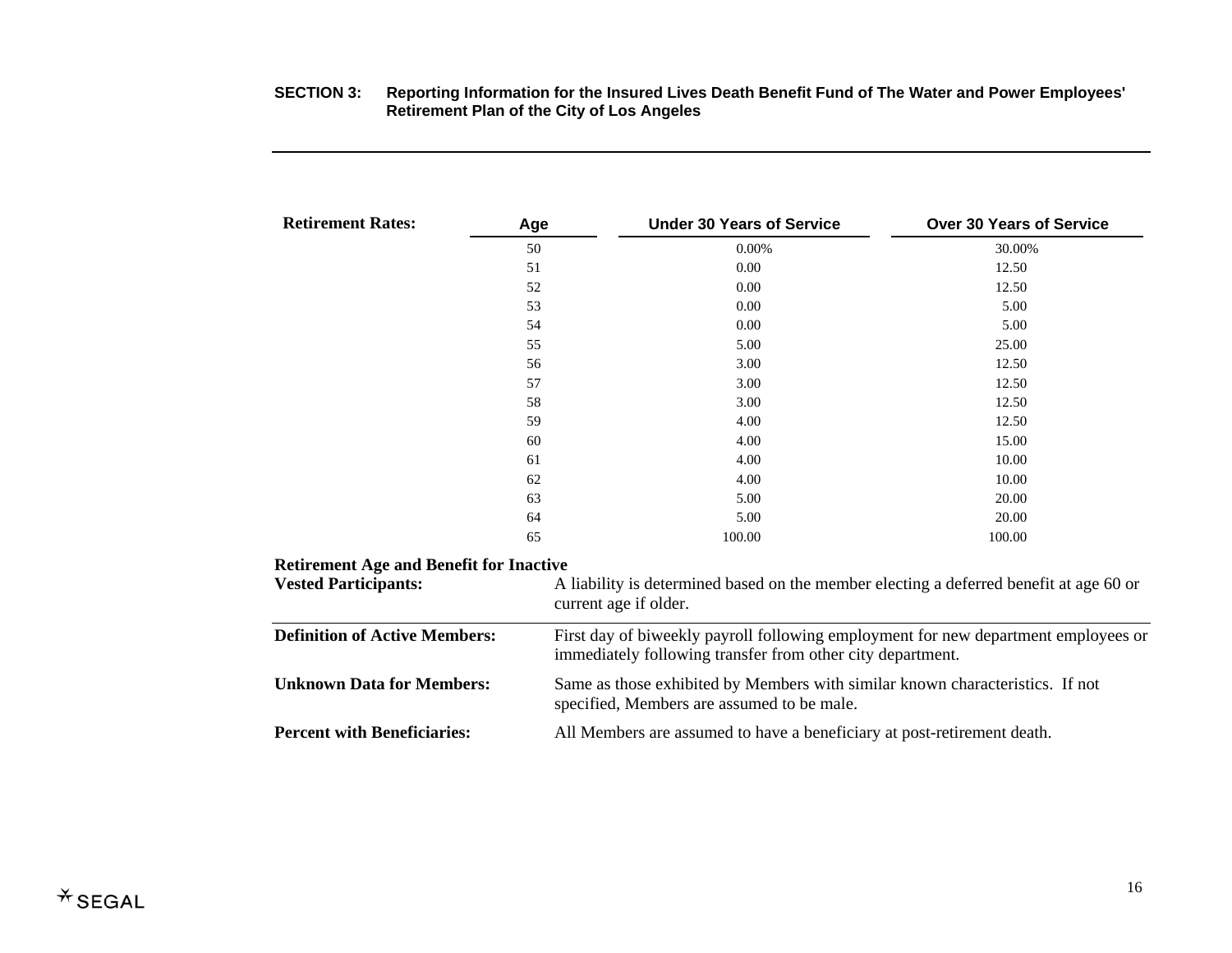| <b>Future Benefit Accruals:</b>   | 1.0 year of service per year.                                                                                                                                                                                                                                    |          |  |  |
|-----------------------------------|------------------------------------------------------------------------------------------------------------------------------------------------------------------------------------------------------------------------------------------------------------------|----------|--|--|
| <b>Other Government Service:</b>  | Members are assumed to purchase an additional 0.15 years of service per year.                                                                                                                                                                                    |          |  |  |
| <b>Consumer Price Index:</b>      | Increase of 3.75% per year; benefit increases due to CPI subject to 3.00% maximum.                                                                                                                                                                               |          |  |  |
| <b>Net Investment Return:</b>     | 5.00%, net of administration and investment expenses.                                                                                                                                                                                                            |          |  |  |
| <b>Salary Increases:</b>          | <b>Annual Rate of Compensation Increase</b>                                                                                                                                                                                                                      |          |  |  |
|                                   | Inflation: 3.75% per year, plus "across the board" salary increases of 0.50% per year,<br>plus the following merit and promotional increases.                                                                                                                    |          |  |  |
|                                   | <b>Years of Service</b>                                                                                                                                                                                                                                          | Increase |  |  |
|                                   | 0                                                                                                                                                                                                                                                                | 5.00%    |  |  |
|                                   |                                                                                                                                                                                                                                                                  | 4.00%    |  |  |
|                                   | $\overline{c}$                                                                                                                                                                                                                                                   | 3.00%    |  |  |
|                                   | 3                                                                                                                                                                                                                                                                | 2.00%    |  |  |
|                                   | 4                                                                                                                                                                                                                                                                | 1.50%    |  |  |
|                                   | 5 & Over                                                                                                                                                                                                                                                         | 1.00%    |  |  |
|                                   | The merit and promotional increases are compounded with the sum of the inflationary<br>and "across the board" salary increases.                                                                                                                                  |          |  |  |
| <b>Actuarial Value of Assets:</b> | Total market value of the Death Benefit Fund at valuation date, less the General<br>Reserves and Contribution Accounts for the Family Death Benefit and Supplemental<br>Family Death Benefit, and the Insured Lives General Reserve for Contributing<br>Members. |          |  |  |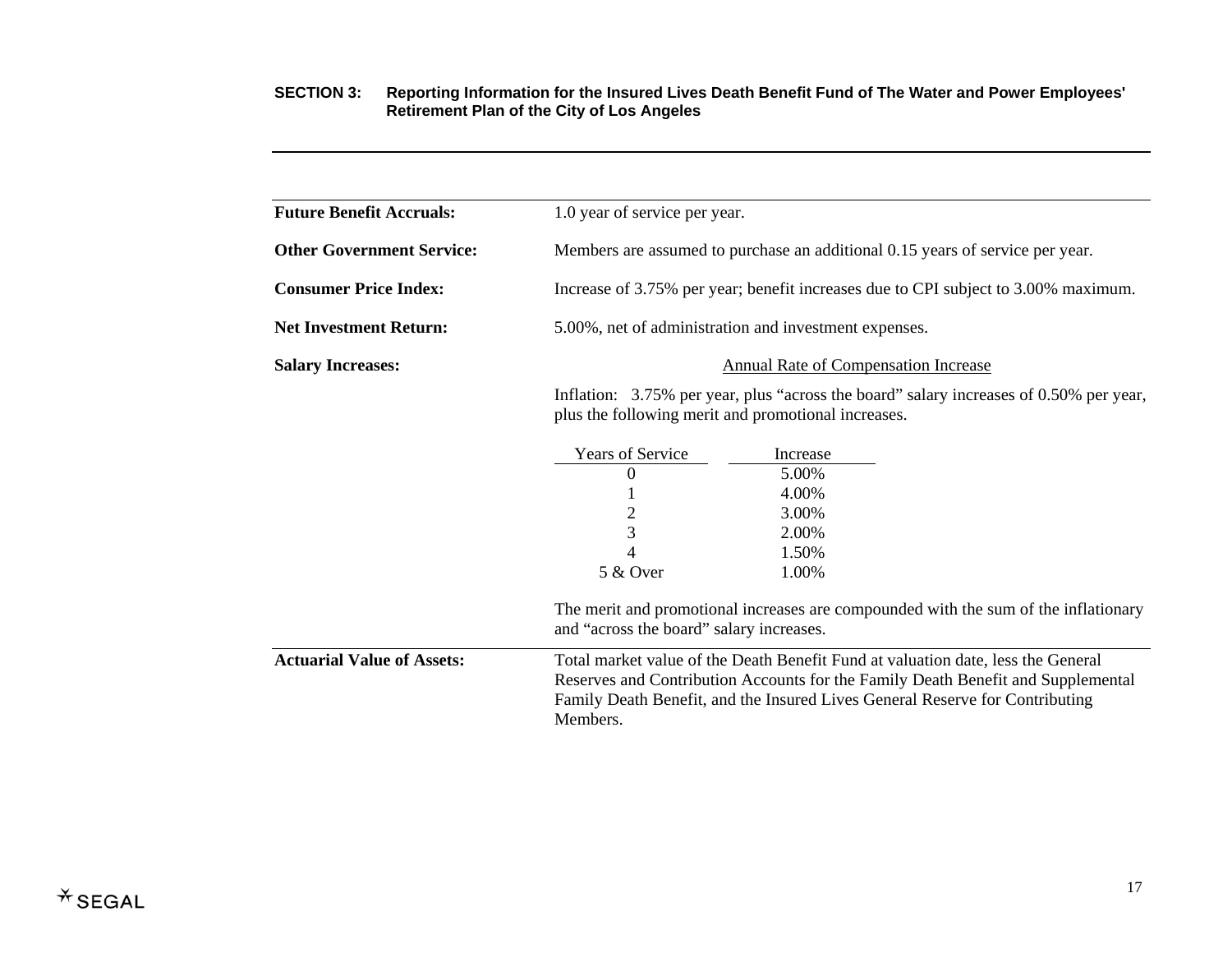| <b>Actuarial Cost Method:</b>  | Entry Age Normal Actuarial Cost Method. Entry Age equals attained age less years<br>of service. Normal Cost and Actuarial Accrued Liability are calculated on an<br>individual basis and are based on costs allocated as a level percent of salary, with<br>Normal Cost determined as if the current benefit accrual rate had always been in<br>effect. |
|--------------------------------|---------------------------------------------------------------------------------------------------------------------------------------------------------------------------------------------------------------------------------------------------------------------------------------------------------------------------------------------------------|
| <b>Funding Policy:</b>         | The Department of Water and Power makes contributions based on a rate<br>recommended by the Board's Actuary designed to maintain the general reserve at a<br>target level equal to the average of the benefits paid for the last five years.                                                                                                            |
| <b>Changes in Assumptions:</b> | There have been no changes in actuarial assumptions since the last valuation.                                                                                                                                                                                                                                                                           |